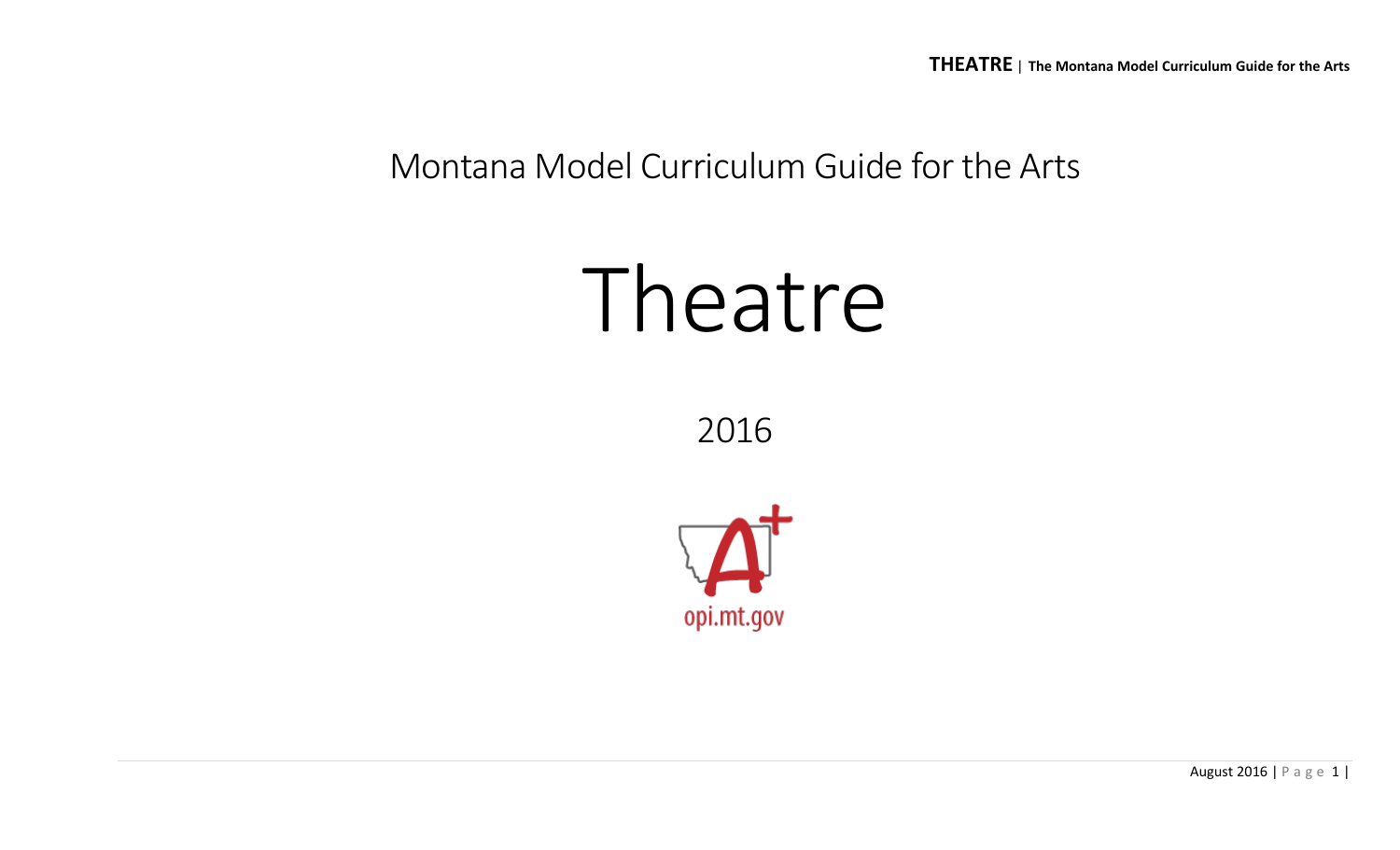## Contents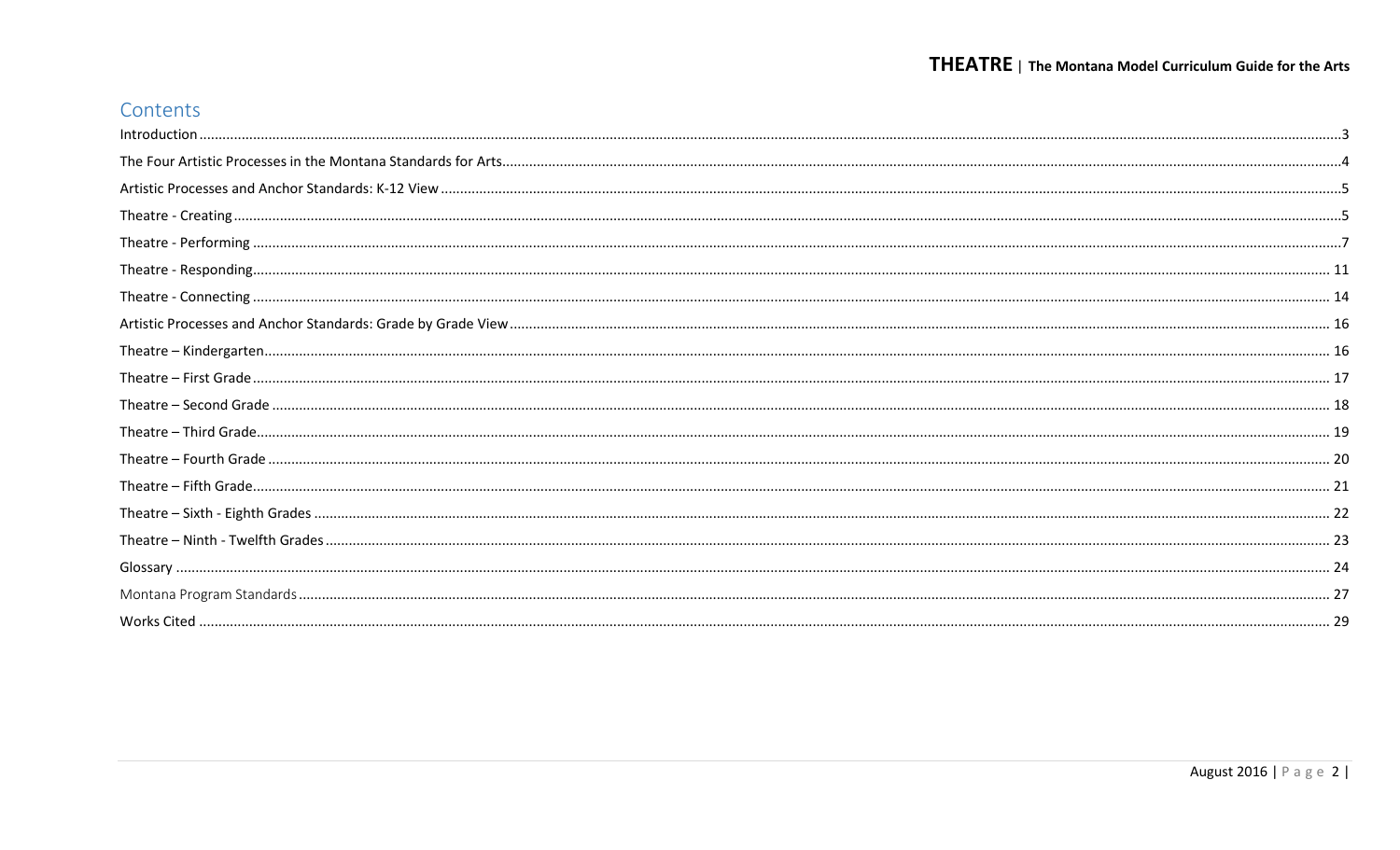#### <span id="page-2-0"></span>Introduction

This model curriculum guide outlines the Montana Arts Content Standards. These standards were adopted by the Montana Board of Public Education in July of 2016, with an effective date of July 1, 2017.

The Montana Arts Content Standards embrace the idea of **Artistic Literacy** – the ability of students to create art, perform and present art, respond or critique art, and connect art to their lives and the world around them. The arts are essential to a world-class education. Studying the arts helps to develop critical habits of mind—creativity, collaboration, communication and critical thinking that lead to college, career and civic readiness. These skills have been recognized as essential to lifelong success both in and out of school by a variety of education and civic leaders, including the National Association of State Boards of Education, the Education Commission of the States, and The Conference Board.

The revised Montana Standards for Arts in the ARM borrow their structure from the [2014 Voluntary National Core Arts Standards.](http://www.nationalartsstandards.org/) They contain substantive changes from the 2000 Montana Standards for Arts.

#### *Highlights of the changes*

- The standards move from general content standards across all artistic disciplines to five distinct artistic disciplines: visual arts, media arts, dance, theatre and music.
- The music standards reflect that music education in Montana encompasses different kinds of musical learning in elementary, middle, and high school.
- The five artistic disciplines now include media arts standards in order to support artistic literacy in the areas of film, animation, and digital art making. The media arts standards are designed to supplement any existing Career and Technical Education industry standards in the digital communications area.
- The standards are organized by grade level for grades K-5 and by grade band for grades 6-8 and 9-12.
- The standards integrate Montana's Indian Education for All, acknowledging the contribution of native tribes to Montana's rich artistic and cultural life.

This model curriculum guide provides resources and guidance to educators as they align their arts curriculum to these standards. [Click here](http://usny.nysed.gov/rttt/docs/guidingprinciples-arts.pdf) to access a document that provides guiding principles for the arts. Essential questions and enduring understandings will also provide guidance for overall curriculum design and instructional practices. [Click here](http://www.nationalartsstandards.org/sites/default/files/College%20Board%20Research%20-%20Arts%20and%20Common%20Core%20-%20final%20report1.pdf) to access a document that reviews the connections between the arts standards and the common core standards.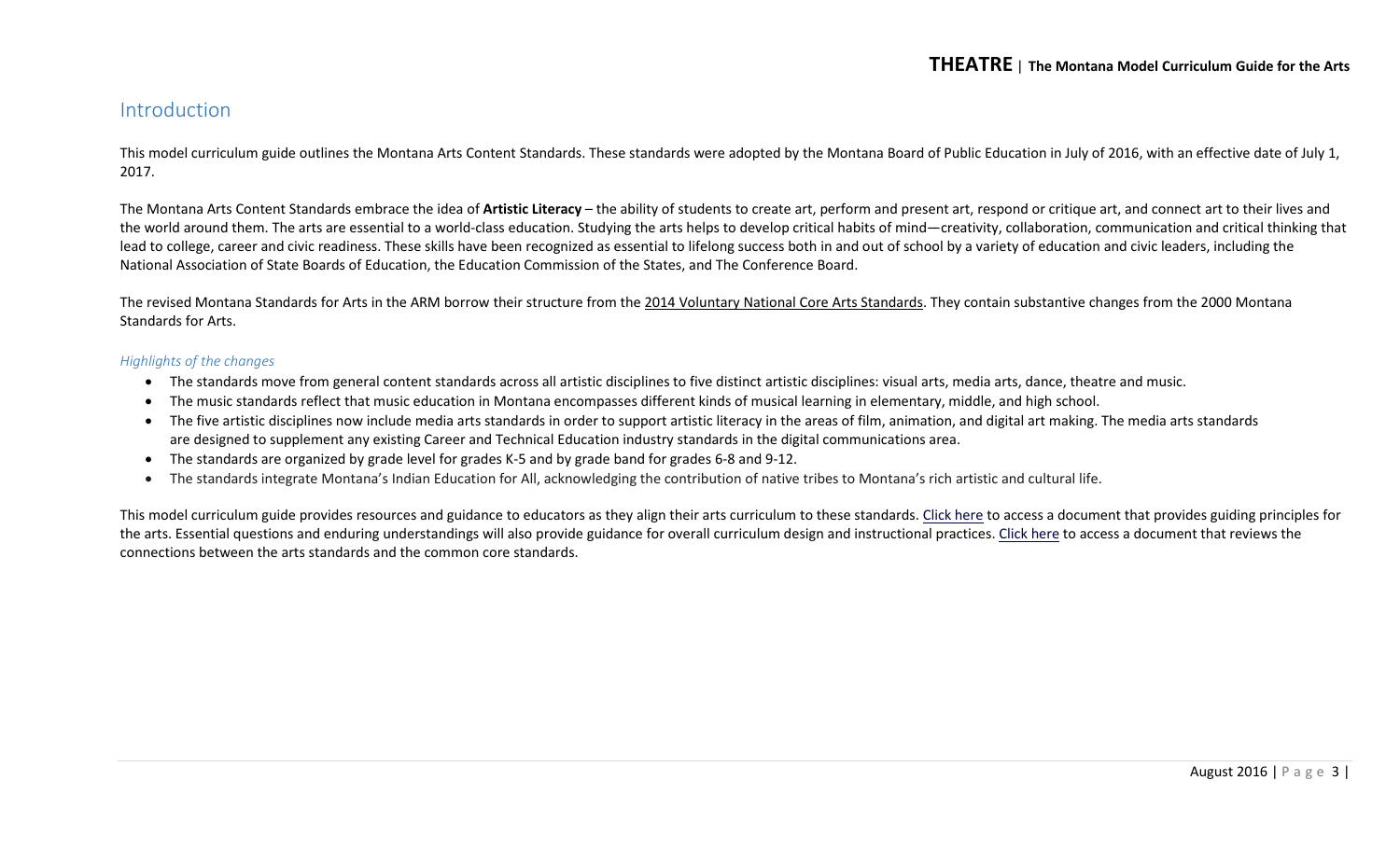## <span id="page-3-0"></span>The Four Artistic Processes in the Montana Standards for Arts

| <b>Creating</b><br>Conceiving and developing<br>new artistic ideas and work  | <b>Performing/Presenting/Producing</b><br>Realizing artistic ideas and work<br>through interpretation and<br>presentation | <b>Responding</b><br>Understanding and evaluating<br>how the arts convey meaning | <b>Connecting</b><br>Relating artistic ideas and work<br>with personal meaning and<br>external context       |
|------------------------------------------------------------------------------|---------------------------------------------------------------------------------------------------------------------------|----------------------------------------------------------------------------------|--------------------------------------------------------------------------------------------------------------|
| Anchor Standard #1. Generate and<br>conceptualize artistic ideas and<br>work | Anchor Standard #4. Analyze, interpret,<br>and select artistic work for<br>presentation                                   | Anchor Standard #7. Perceive and<br>analyze artistic work                        | Anchor Standard #10. Synthesize<br>and relate knowledge and personal<br>experiences to make art              |
| Anchor Standard #2. Organize and<br>develop artistic ideas and work.         | Anchor Standard #5. Develop and<br>refine artistic work for presentation                                                  | Anchor Standard #8. Construct<br>meaningful interpretations of<br>artistic work  | Anchor Standard #11. Relate artistic<br>ideas and works with societal,<br>cultural and historical context to |
| Anchor Standard #3. Refine and<br>complete artistic work.                    | Anchor Standard #6. Convey meaning<br>through the presentation of artistic<br>work                                        | Anchor Standard #9. Apply criteria<br>to evaluate artistic work                  | deepen understanding, including<br>artistic ideas and works by<br>American Indians                           |

*Note: Performing is the term preferred for Music, Theatre and Dance. Presenting is preferred for Visual Arts. Producing is preferred for Media Arts.*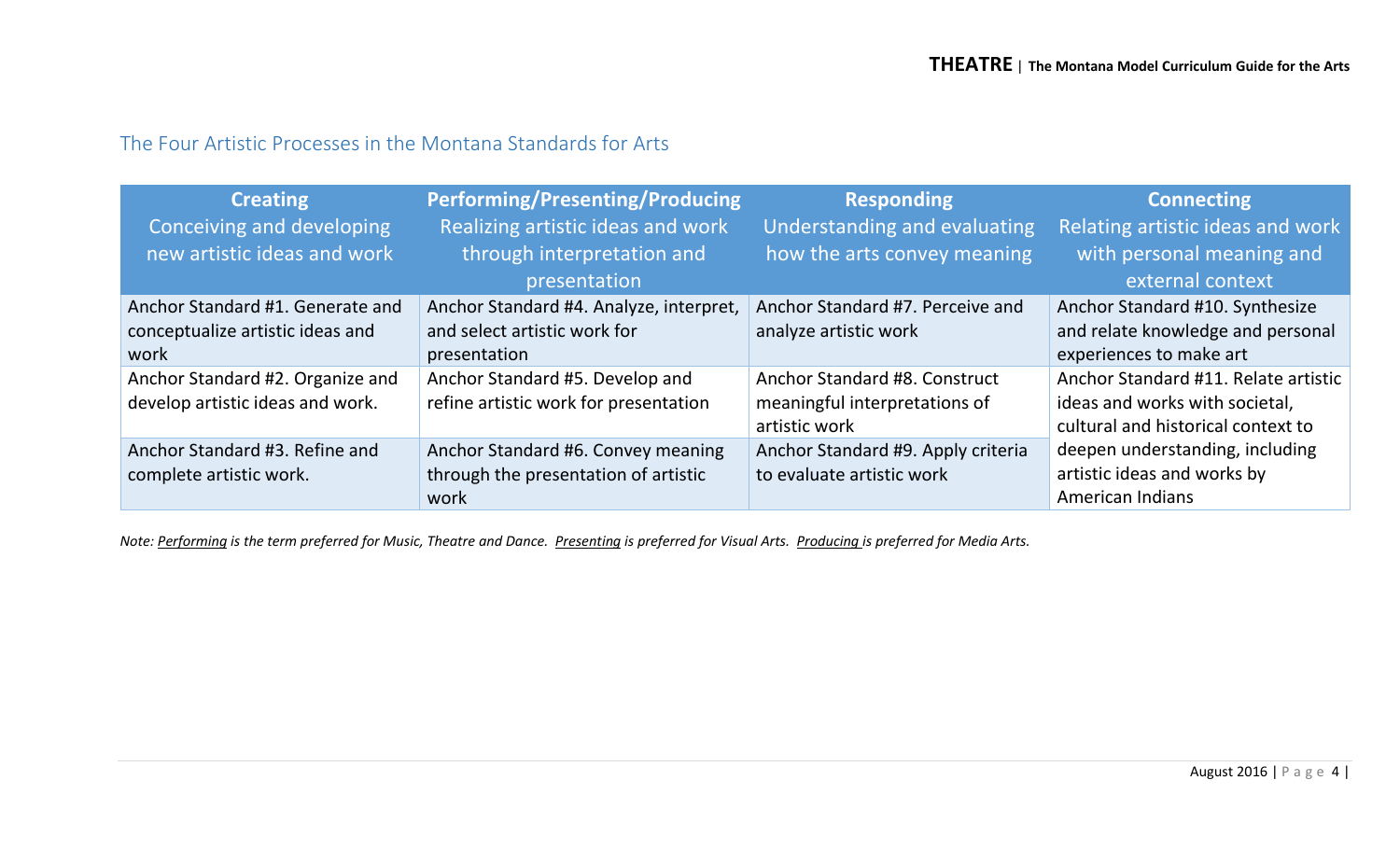## <span id="page-4-0"></span>Artistic Processes and Anchor Standards: K-12 View

<span id="page-4-1"></span>

|                                                                                     | Theatre - Creating                                                                                  |                                                                                             |                                                              |                                                                                                                                            |                                                                                      |                                                         |                                                                                                                                 |                                          |                                                                                                                                                                                                                                     |  |  |
|-------------------------------------------------------------------------------------|-----------------------------------------------------------------------------------------------------|---------------------------------------------------------------------------------------------|--------------------------------------------------------------|--------------------------------------------------------------------------------------------------------------------------------------------|--------------------------------------------------------------------------------------|---------------------------------------------------------|---------------------------------------------------------------------------------------------------------------------------------|------------------------------------------|-------------------------------------------------------------------------------------------------------------------------------------------------------------------------------------------------------------------------------------|--|--|
|                                                                                     |                                                                                                     | Anchor Standard #1: Generate and Conceptualize Artistic Ideas and Work                      |                                                              |                                                                                                                                            |                                                                                      |                                                         |                                                                                                                                 |                                          |                                                                                                                                                                                                                                     |  |  |
|                                                                                     |                                                                                                     | Enduring Understanding: Theatre artists rely on intuition, curiosity, and critical inquiry. |                                                              |                                                                                                                                            |                                                                                      |                                                         |                                                                                                                                 |                                          |                                                                                                                                                                                                                                     |  |  |
| Kindergarten                                                                        | 1 <sup>st</sup>                                                                                     | 2 <sup>nd</sup>                                                                             | 3 <sup>rd</sup>                                              | 4 <sup>th</sup>                                                                                                                            | 5 <sup>th</sup>                                                                      | $6th-8th$                                               | 9th-12th                                                                                                                        | <b>Discipline-Specific</b><br>Vocabulary | <b>Resources</b>                                                                                                                                                                                                                    |  |  |
| identify ways in<br>which movement<br>may be used to<br>create or retell a<br>story | identify ways in<br>which gestures<br>and movement<br>may be used to<br>create or retell a<br>story | identify ways in<br>which voice and<br>sounds may be<br>used to create or<br>retell a story | experiment with<br>character<br>choices in<br>creative drama | design technical<br>elements that<br>support the story<br>and drama<br>experiences                                                         | implement<br>design ideas that<br>support the story<br>in a drama or<br>theatre work | develop a<br>character in a<br>drama or theatre<br>work | examine the<br>roles of<br>character, story,<br>playwright,<br>theatre tradition,<br>and genre in a<br>drama or theatre<br>work | Glossary                                 | Create your own<br>standards<br>handbook<br><b>Link to National</b><br>Core Arts<br>Standards<br>Link to OPI IEFA<br>Resources<br>Model<br>Assessments<br>The Arts and the<br><b>Common Core</b><br>$(2014)$ – The<br>College Board |  |  |
|                                                                                     |                                                                                                     | Essential Questions to consider as you align your curriculum to these standards:            |                                                              | What happens when theatre artists use their imaginations and/or learned theatre skills while engaging in creative exploration and inquiry? |                                                                                      |                                                         |                                                                                                                                 |                                          |                                                                                                                                                                                                                                     |  |  |
|                                                                                     |                                                                                                     |                                                                                             |                                                              |                                                                                                                                            |                                                                                      |                                                         |                                                                                                                                 |                                          |                                                                                                                                                                                                                                     |  |  |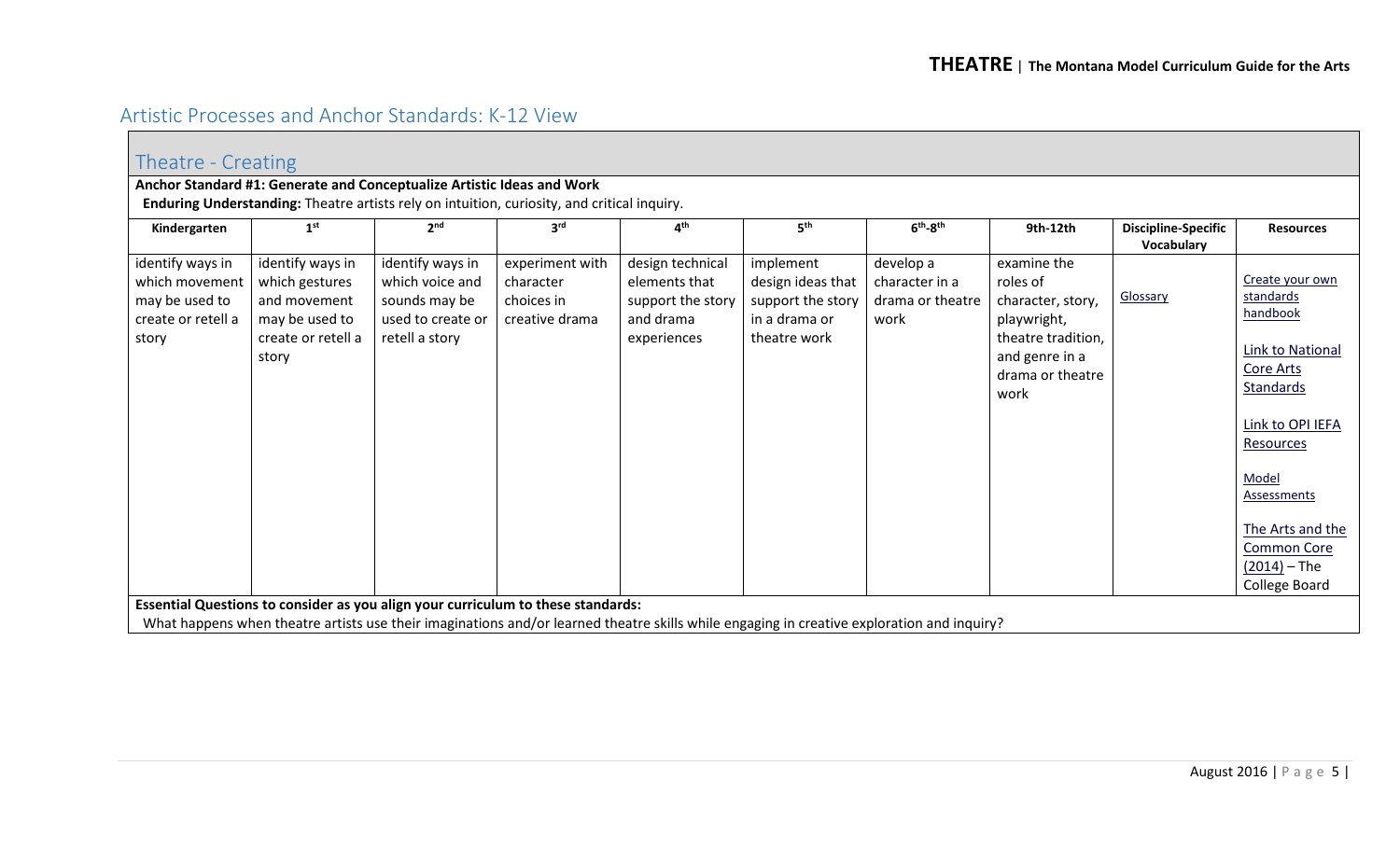|                                                       | <b>Theatre - Creating</b>                                                                          |                                                                                             |                                                                |                                                                                     |                                                                                                                                         |                                                                                                 |                                                                                                                                        |                                          |                                                                                                                                                                                                                                                   |  |  |
|-------------------------------------------------------|----------------------------------------------------------------------------------------------------|---------------------------------------------------------------------------------------------|----------------------------------------------------------------|-------------------------------------------------------------------------------------|-----------------------------------------------------------------------------------------------------------------------------------------|-------------------------------------------------------------------------------------------------|----------------------------------------------------------------------------------------------------------------------------------------|------------------------------------------|---------------------------------------------------------------------------------------------------------------------------------------------------------------------------------------------------------------------------------------------------|--|--|
|                                                       | Anchor Standard #2: Organize and develop artistic ideas and work                                   |                                                                                             |                                                                |                                                                                     |                                                                                                                                         |                                                                                                 |                                                                                                                                        |                                          |                                                                                                                                                                                                                                                   |  |  |
|                                                       | Enduring Understandings: Theatre artists work to discover different ways of communicating meaning. |                                                                                             |                                                                |                                                                                     |                                                                                                                                         |                                                                                                 |                                                                                                                                        |                                          |                                                                                                                                                                                                                                                   |  |  |
| Kindergarten                                          | 1 <sup>st</sup>                                                                                    | 2 <sup>nd</sup>                                                                             | 3 <sup>rd</sup>                                                | $\mathbf{A}^{\text{th}}$                                                            | 5 <sup>th</sup>                                                                                                                         | $6th-8th$                                                                                       | 9th-12th                                                                                                                               | <b>Discipline-Specific</b><br>Vocabulary | <b>Resources</b>                                                                                                                                                                                                                                  |  |  |
| express original<br>ideas in guided<br>creative drama | contribute to the<br>development of<br>a sequential plot<br>in guided<br>creative drama            | identify ways in<br>which voice and<br>sounds may be<br>used to create<br>or retell a story | devise original<br>ideas for a<br>creative drama<br>experience | develop original<br>ideas for<br>characters and<br>plot in a theatre<br>performance | participate in<br>specific<br>responsibilities<br>required to<br>present a drama<br>or theatre work<br>informally to an<br>audience     | demonstrate<br>leadership and<br>collaboration<br>when developing<br>a drama or<br>theatre work | analyze the<br>collaborative<br>relationship of<br>the actor,<br>director, and<br>playwright in<br>creating a drama<br>or theatre work | Glossary                                 | Create your own<br>standards<br>handbook<br>Link to National<br><b>Core Arts</b><br><b>Standards</b><br>Link to OPI IEFA<br><b>Resources</b><br>Model<br>Assessments<br>The Arts and the<br><b>Common Core</b><br>$(2014) - The$<br>College Board |  |  |
|                                                       |                                                                                                    |                                                                                             |                                                                |                                                                                     | Essential Questions to consider as you align your curriculum to these standards: How, when, and why do theatre artists' choices change? |                                                                                                 |                                                                                                                                        |                                          |                                                                                                                                                                                                                                                   |  |  |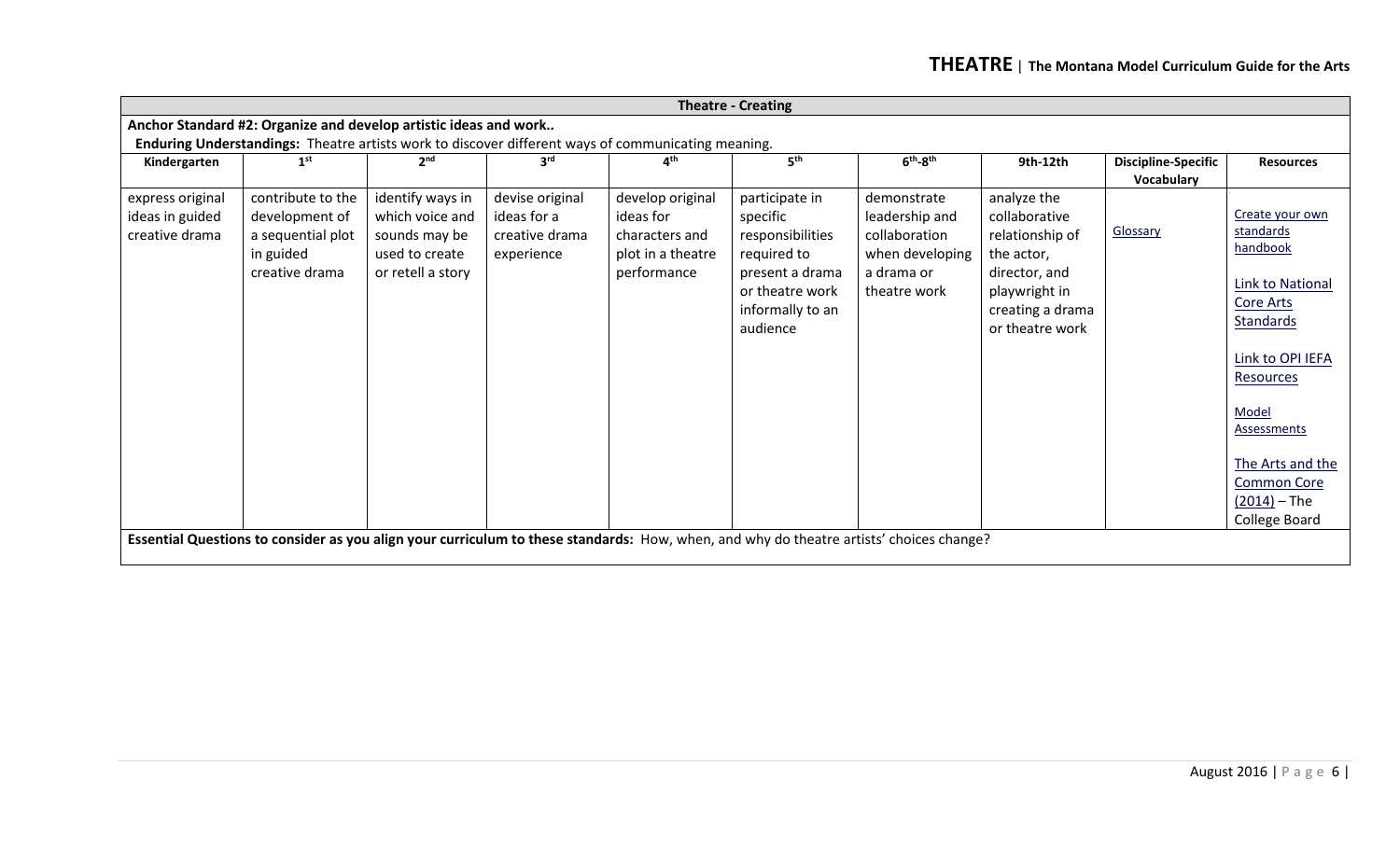<span id="page-6-0"></span>

|                                                      | Theatre - Performing                                                                                                                            |                                                                       |                                                     |                                                                                                        |                                                                                         |                                                |                                                                                                                           |                                          |                                                                                                                                                                                                                                     |  |
|------------------------------------------------------|-------------------------------------------------------------------------------------------------------------------------------------------------|-----------------------------------------------------------------------|-----------------------------------------------------|--------------------------------------------------------------------------------------------------------|-----------------------------------------------------------------------------------------|------------------------------------------------|---------------------------------------------------------------------------------------------------------------------------|------------------------------------------|-------------------------------------------------------------------------------------------------------------------------------------------------------------------------------------------------------------------------------------|--|
|                                                      | Anchor Standard #3: Refine and complete artistic work                                                                                           |                                                                       |                                                     |                                                                                                        |                                                                                         |                                                |                                                                                                                           |                                          |                                                                                                                                                                                                                                     |  |
|                                                      |                                                                                                                                                 |                                                                       |                                                     | Enduring Understandings: Theatre artists refine their work and practice their craft through rehearsal. |                                                                                         |                                                |                                                                                                                           |                                          |                                                                                                                                                                                                                                     |  |
| Kindergarten                                         | 1 <sup>st</sup>                                                                                                                                 | 2 <sub>nd</sub>                                                       | 3 <sup>rd</sup>                                     | 4 <sup>th</sup>                                                                                        | 5 <sup>th</sup>                                                                         | $6th-8th$                                      | 9th-12th                                                                                                                  | <b>Discipline-Specific</b><br>Vocabulary | <b>Resources</b>                                                                                                                                                                                                                    |  |
| identify plot<br>details in guided<br>creative drama | contribute to the<br>adaptation of<br>the plot in<br>guided creative<br>drama                                                                   | contribute to the<br>adaptation of<br>dialogue in a<br>creative drama | collaborate to<br>revise ideas of<br>creative drama | revise an<br>improvised or<br>scripted theatre<br>work                                                 | evaluate choices<br>to improve an<br>improvised or<br>scripted drama<br>or theatre work | analyze scripted<br>drama and<br>theatre works | refine design<br>choices to<br>support the<br>story and impact<br>of devised or<br>scripted drama<br>and theatre<br>works | Glossary                                 | Create your own<br>standards<br>handbook<br>Link to National<br><b>Core Arts</b><br>Standards<br>Link to OPI IEFA<br>Resources<br>Model<br>Assessments<br>The Arts and the<br><b>Common Core</b><br>$(2014)$ – The<br>College Board |  |
|                                                      | Essential Questions to consider as you align your curriculum to these standards: How do theatre artists transform and edit their initial ideas? |                                                                       |                                                     |                                                                                                        |                                                                                         |                                                |                                                                                                                           |                                          |                                                                                                                                                                                                                                     |  |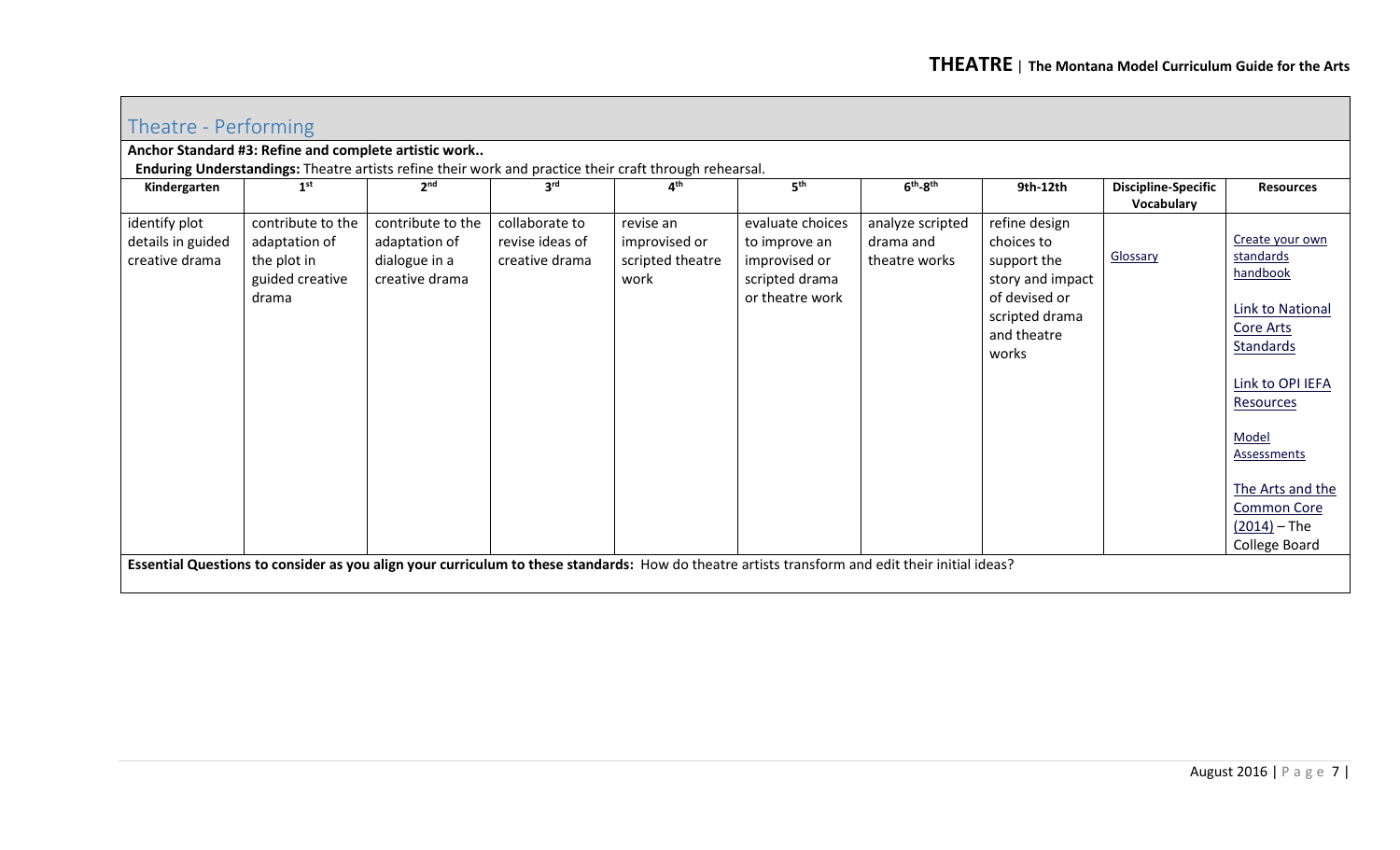|                                                                                                         | <b>Theatre - Performing</b>                                                                                                                                                       |                                                                                                      |                                                                                                     |                                                                                                |                                                                                                                                                             |                                                                                                       |                                                                                                                    |                            |                                                                                                                                                                                                                                                   |  |  |
|---------------------------------------------------------------------------------------------------------|-----------------------------------------------------------------------------------------------------------------------------------------------------------------------------------|------------------------------------------------------------------------------------------------------|-----------------------------------------------------------------------------------------------------|------------------------------------------------------------------------------------------------|-------------------------------------------------------------------------------------------------------------------------------------------------------------|-------------------------------------------------------------------------------------------------------|--------------------------------------------------------------------------------------------------------------------|----------------------------|---------------------------------------------------------------------------------------------------------------------------------------------------------------------------------------------------------------------------------------------------|--|--|
|                                                                                                         | Anchor Standard #4: Select, analyze, and interpret artistic work for presentation.<br>Enduring Understandings: Theatre artists make strong choices to effectively convey meaning. |                                                                                                      |                                                                                                     |                                                                                                |                                                                                                                                                             |                                                                                                       |                                                                                                                    |                            |                                                                                                                                                                                                                                                   |  |  |
| Kindergarten                                                                                            | 1 <sup>st</sup>                                                                                                                                                                   | 2 <sup>nd</sup>                                                                                      | 3 <sup>rd</sup>                                                                                     | 4 <sup>th</sup>                                                                                | 5 <sup>th</sup>                                                                                                                                             | $6th-8th$                                                                                             | 9th-12th                                                                                                           | <b>Discipline-Specific</b> | <b>Resources</b>                                                                                                                                                                                                                                  |  |  |
| use facial<br>expressions to<br>communicate<br>character and<br>emotions in<br>guided creative<br>drama | use body, face,<br>gesture, and<br>voice to<br>communicate<br>character and<br>emotions in<br>guided creative<br>drama                                                            | alter voice and<br>body to expand<br>and articulate<br>character in<br>creative drama<br>experiences | determine how<br>movement and<br>voice are<br>incorporated<br>into creative<br>drama<br>experiences | make physical<br>and vocal<br>choices to<br>develop a<br>character in a<br>drama<br>experience | experiment with<br>physical and<br>vocal choices to<br>create meaning<br>in drama and<br>theatre works                                                      | identify the<br>essential events<br>in a story or<br>script that make<br>up the dramatic<br>structure | apply a variety of<br>acting<br>techniques in the<br>rehearsal and<br>performance of<br>drama and<br>theatre works | Vocabulary<br>Glossary     | Create your own<br>standards<br>handbook<br><b>Link to National</b><br><b>Core Arts</b><br><b>Standards</b><br>Link to OPI IEFA<br>Resources<br>Model<br>Assessments<br>The Arts and the<br><b>Common Core</b><br>$(2014) - The$<br>College Board |  |  |
|                                                                                                         |                                                                                                                                                                                   |                                                                                                      |                                                                                                     |                                                                                                | Essential Questions to consider as you align your curriculum to these standards: Why are strong choices essential to interpreting a drama or theatre piece? |                                                                                                       |                                                                                                                    |                            |                                                                                                                                                                                                                                                   |  |  |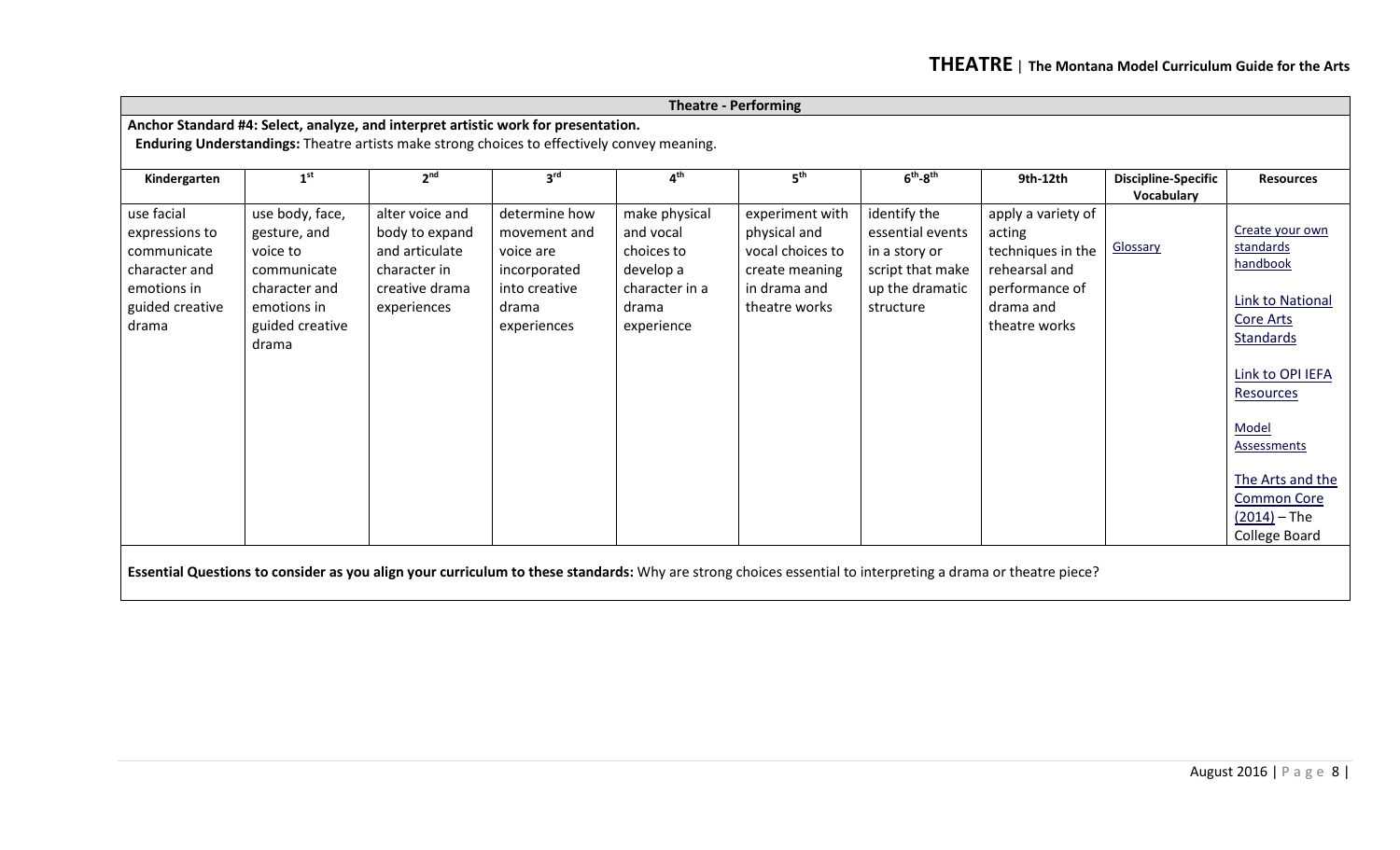|                                                                    | <b>Theatre - Performing</b>                                |                                                                                       |                                                                  |                                                                                                                                                    |                                                                                  |                                                                               |                                                                                              |                                          |                                                                                                                                                                                                                                     |  |  |
|--------------------------------------------------------------------|------------------------------------------------------------|---------------------------------------------------------------------------------------|------------------------------------------------------------------|----------------------------------------------------------------------------------------------------------------------------------------------------|----------------------------------------------------------------------------------|-------------------------------------------------------------------------------|----------------------------------------------------------------------------------------------|------------------------------------------|-------------------------------------------------------------------------------------------------------------------------------------------------------------------------------------------------------------------------------------|--|--|
|                                                                    |                                                            | Anchor Standard #5: Develop and refine artistic techniques and work for presentation. |                                                                  |                                                                                                                                                    |                                                                                  |                                                                               |                                                                                              |                                          |                                                                                                                                                                                                                                     |  |  |
|                                                                    |                                                            |                                                                                       |                                                                  | Enduring Understandings: Theatre artists develop personal processes and skills for a performance or design.                                        |                                                                                  |                                                                               |                                                                                              |                                          |                                                                                                                                                                                                                                     |  |  |
| Kindergarten                                                       | 1 <sup>st</sup>                                            | 2 <sub>nd</sub>                                                                       | 3 <sup>rd</sup>                                                  | 4 <sup>th</sup>                                                                                                                                    | $5^{\text{th}}$                                                                  | $6th-8th$                                                                     | 9th-12th                                                                                     | <b>Discipline-Specific</b><br>Vocabulary | <b>Resources</b>                                                                                                                                                                                                                    |  |  |
| identify various<br>design elements<br>in guided<br>creative drama | experiment<br>with design<br>elements in<br>creative drama | identify the basic<br>design elements<br>in creative<br>drama<br>experiences          | describe design<br>elements in a<br>creative drama<br>experience | discuss the use<br>of technical<br>elements to<br>enhance a drama<br>experience                                                                    | demonstrate the<br>use of technical<br>elements in<br>drama and<br>theatre works | analyze how<br>technical<br>elements<br>enhance drama<br>and theatre<br>works | apply technical<br>elements to<br>enhance the<br>production of<br>drama and<br>theatre works | Glossary                                 | Create your own<br>standards<br>handbook<br>Link to National<br>Core Arts<br><b>Standards</b><br>Link to OPI IEFA<br>Resources<br>Model<br>Assessments<br>The Arts and the<br><b>Common Core</b><br>$(2014)$ – The<br>College Board |  |  |
|                                                                    |                                                            |                                                                                       |                                                                  | Essential Questions to consider as you align your curriculum to these standards: What can I do to fully prepare a performance or technical design? |                                                                                  |                                                                               |                                                                                              |                                          |                                                                                                                                                                                                                                     |  |  |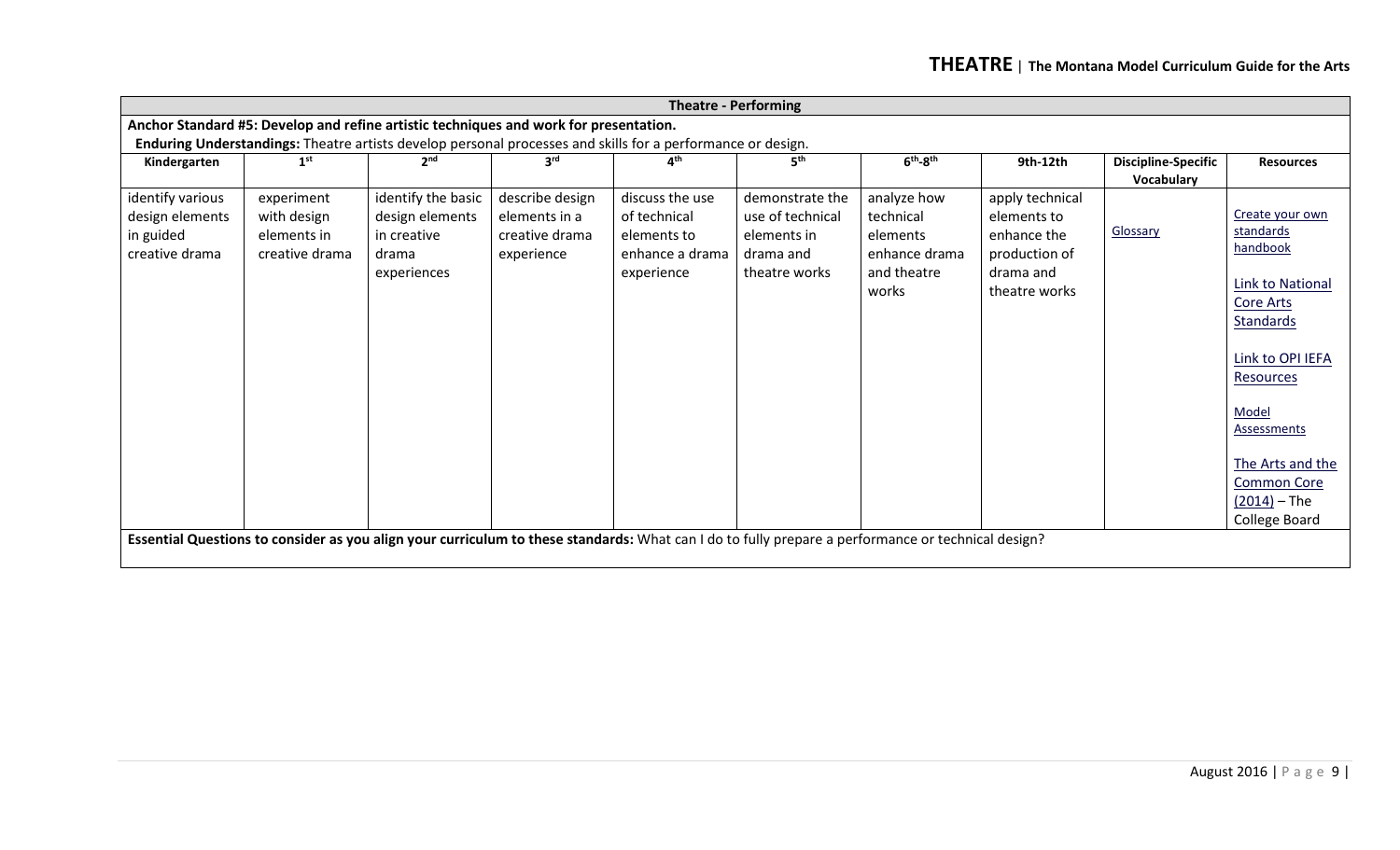|                                                    | <b>Theatre - Performing</b>                                                              |                                                                                      |                                                                       |                                                                         |                                                                                                                                                                                                                                      |                                                                    |                                                                                           |                                          |                                                                                                                                                                                                                                                   |  |  |
|----------------------------------------------------|------------------------------------------------------------------------------------------|--------------------------------------------------------------------------------------|-----------------------------------------------------------------------|-------------------------------------------------------------------------|--------------------------------------------------------------------------------------------------------------------------------------------------------------------------------------------------------------------------------------|--------------------------------------------------------------------|-------------------------------------------------------------------------------------------|------------------------------------------|---------------------------------------------------------------------------------------------------------------------------------------------------------------------------------------------------------------------------------------------------|--|--|
|                                                    |                                                                                          | Anchor Standard #6: Convey meaning through the presentation of artistic work.        |                                                                       |                                                                         |                                                                                                                                                                                                                                      |                                                                    |                                                                                           |                                          |                                                                                                                                                                                                                                                   |  |  |
|                                                    |                                                                                          |                                                                                      |                                                                       |                                                                         | Enduring Understandings: Theatre artists share and present stories, ideas, and envisioned worlds to explore the human experience.                                                                                                    |                                                                    |                                                                                           |                                          |                                                                                                                                                                                                                                                   |  |  |
| Kindergarten                                       | 1 <sup>st</sup>                                                                          | 2 <sub>nd</sub>                                                                      | 3 <sup>rd</sup>                                                       | 4 <sup>th</sup>                                                         | 5th                                                                                                                                                                                                                                  | $6th-8th$                                                          | 9th-12th                                                                                  | <b>Discipline-Specific</b><br>Vocabulary | <b>Resources</b>                                                                                                                                                                                                                                  |  |  |
| use voice and<br>sound in guided<br>creative drama | use movement<br>and gesture to<br>communicate<br>emotions in<br>guided creative<br>drama | contribute<br>original ideas or<br>choices to group<br>creative drama<br>experiences | rehearse and<br>discuss<br>reflections about<br>a drama<br>experience | perform small-<br>group drama<br>and theatre<br>works to an<br>audience | present drama<br>and theatre<br>works informally<br>for an audience<br>Essential Questions to consider as you align your curriculum to these standards: What happens when theatre artists and audiences share a creative experience? | perform a<br>rehearsed drama<br>or theatre work<br>for an audience | perform a<br>rehearsed<br>scripted drama<br>or theatre work<br>for a specific<br>audience | Glossary                                 | Create your own<br>standards<br>handbook<br><b>Link to National</b><br><b>Core Arts</b><br><b>Standards</b><br>Link to OPI IEFA<br>Resources<br>Model<br>Assessments<br>The Arts and the<br><b>Common Core</b><br>$(2014) - The$<br>College Board |  |  |
|                                                    |                                                                                          |                                                                                      |                                                                       |                                                                         |                                                                                                                                                                                                                                      |                                                                    |                                                                                           |                                          |                                                                                                                                                                                                                                                   |  |  |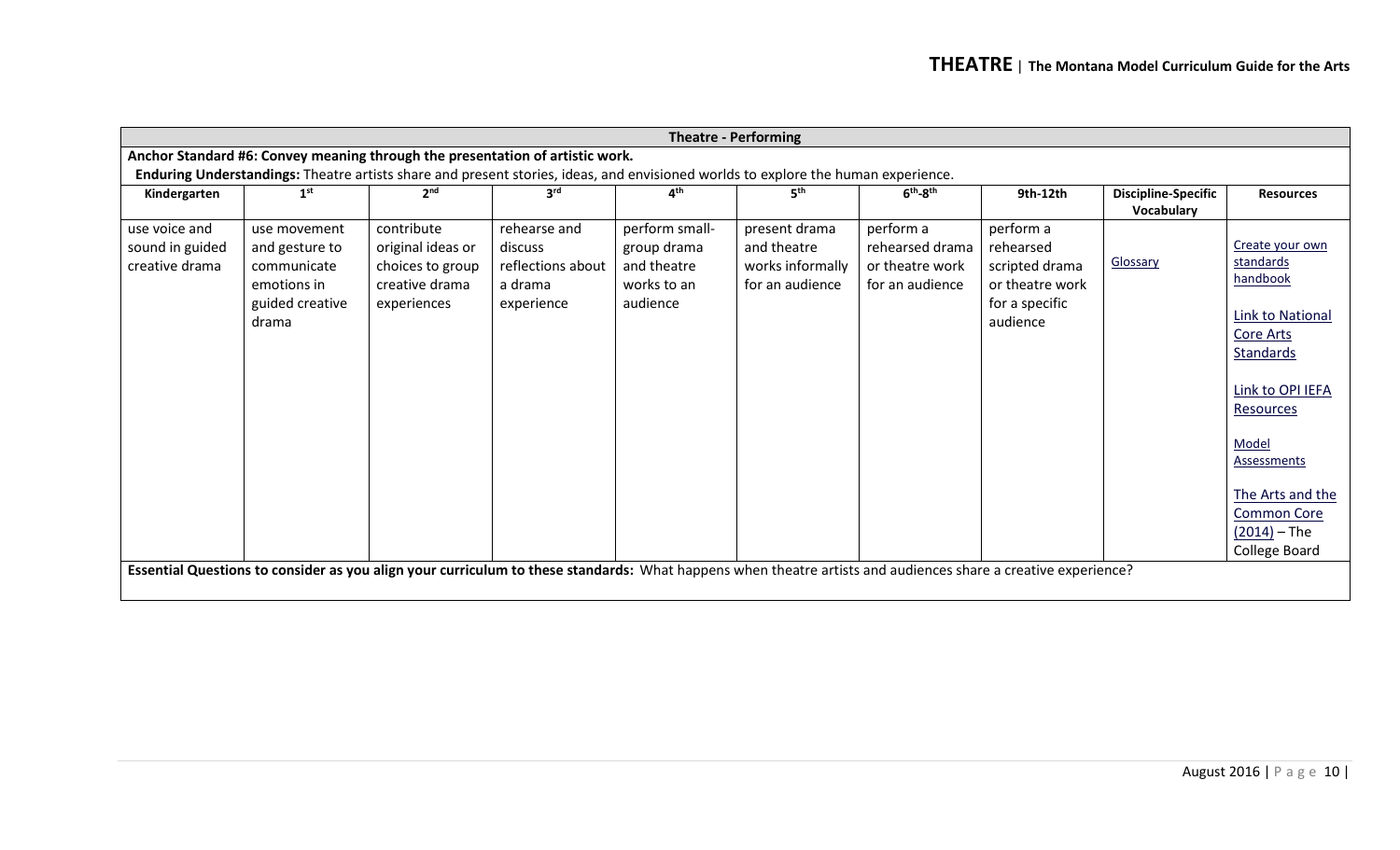<span id="page-10-0"></span>

| Theatre - Responding                                                   |                                                                    |                                                                              |                                                                                                 |                                                                                                                      |                                                                                                                       |                                                                   |                                                                                                                                                                            |                                          |                                                                                                                                                                                                                                            |
|------------------------------------------------------------------------|--------------------------------------------------------------------|------------------------------------------------------------------------------|-------------------------------------------------------------------------------------------------|----------------------------------------------------------------------------------------------------------------------|-----------------------------------------------------------------------------------------------------------------------|-------------------------------------------------------------------|----------------------------------------------------------------------------------------------------------------------------------------------------------------------------|------------------------------------------|--------------------------------------------------------------------------------------------------------------------------------------------------------------------------------------------------------------------------------------------|
|                                                                        | Anchor Standard #7: Perceive and analyze artistic work.            |                                                                              |                                                                                                 |                                                                                                                      |                                                                                                                       |                                                                   |                                                                                                                                                                            |                                          |                                                                                                                                                                                                                                            |
|                                                                        |                                                                    |                                                                              |                                                                                                 |                                                                                                                      | Enduring Understandings: Theatre artists reflect to understand the impact of drama processes and theatre experiences. |                                                                   |                                                                                                                                                                            |                                          |                                                                                                                                                                                                                                            |
| Kindergarten                                                           | 1 <sup>st</sup>                                                    | 2 <sup>nd</sup>                                                              | 3 <sup>rd</sup>                                                                                 | 4 <sup>th</sup>                                                                                                      | 5 <sup>th</sup>                                                                                                       | $6th-8th$                                                         | 9th-12th                                                                                                                                                                   | <b>Discipline-Specific</b><br>Vocabulary | <b>Resources</b>                                                                                                                                                                                                                           |
| describe a<br>response to<br>characters in<br>guided creative<br>drama | discuss an<br>emotional<br>response to<br>guided creative<br>drama | describe the<br>artistic choices<br>made in creative<br>drama<br>experiences | discuss artistic<br>choices and how<br>they shape<br>reactions to<br>drama and<br>theatre works | identify artistic<br>choices made<br>through<br>participation in<br>and observation<br>of drama and<br>theatre works | explain personal<br>reactions to<br>artistic choices<br>made in drama<br>and theatre<br>works                         | evaluate the<br>artistic choices<br>in drama and<br>theatre works | synthesize what<br>is seen, felt, and<br>heard in drama<br>and theatre<br>works to develop<br>criteria for<br>personal artistic<br>choices                                 | Glossary                                 | Create your own<br>standards<br>handbook<br>Link to National<br>Core Arts<br><b>Standards</b><br>Link to OPI IEFA<br>Resources<br>Model<br><b>Assessments</b><br>The Arts and the<br><b>Common Core</b><br>$(2014)$ – The<br>College Board |
|                                                                        |                                                                    |                                                                              |                                                                                                 |                                                                                                                      |                                                                                                                       |                                                                   | Essential Questions to consider as you align your curriculum to these standards: How do theatre artists comprehend the essence of drama processes and theatre experiences? |                                          |                                                                                                                                                                                                                                            |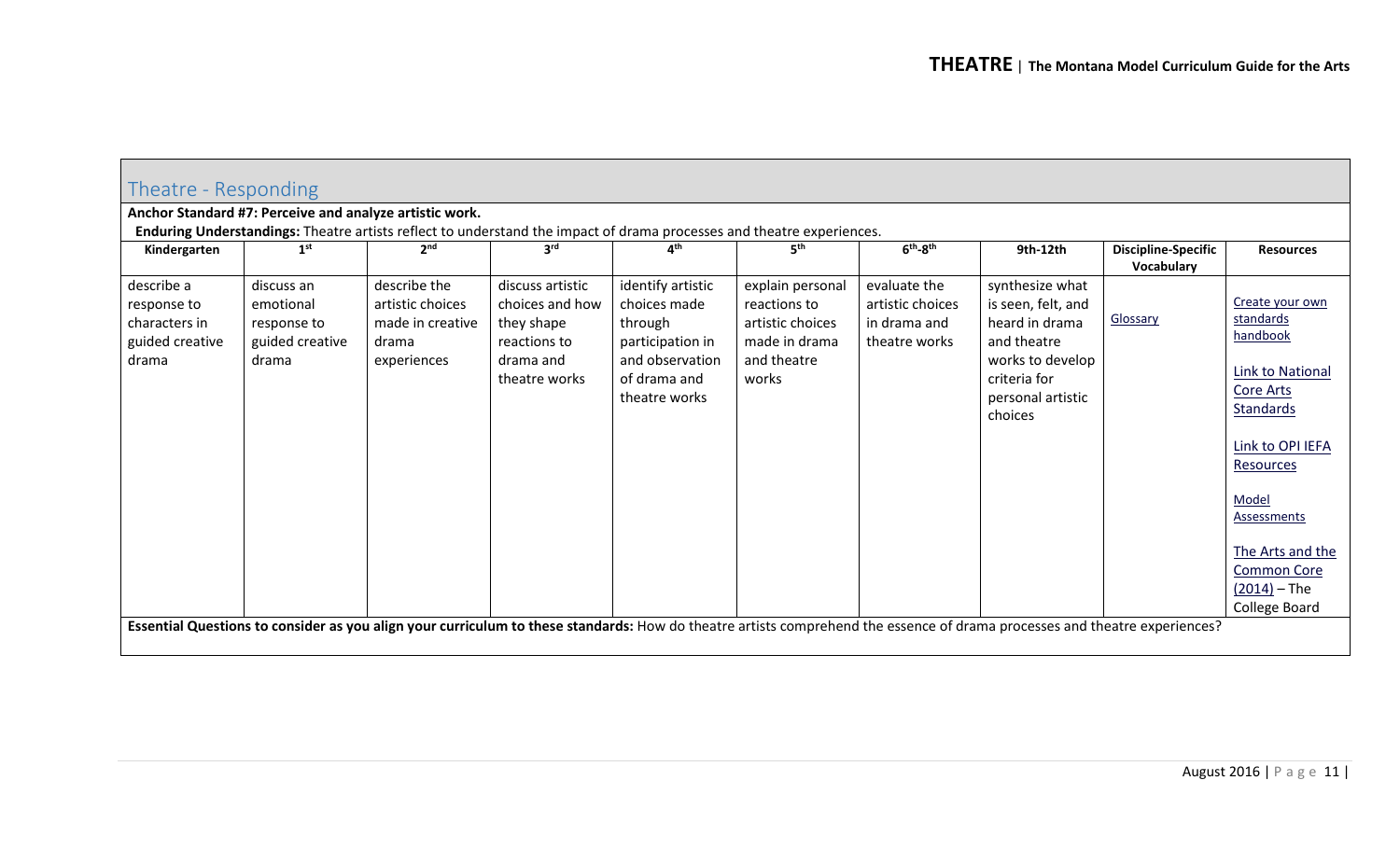|                                            | <b>Theatre - Responding</b>                                                          |                                                                                                                                                                   |                                                                   |                                                                   |                                                                                                                                 |                                                                                                        |                                                                                                                   |                                          |                                                                                                                                                                                                                                     |  |
|--------------------------------------------|--------------------------------------------------------------------------------------|-------------------------------------------------------------------------------------------------------------------------------------------------------------------|-------------------------------------------------------------------|-------------------------------------------------------------------|---------------------------------------------------------------------------------------------------------------------------------|--------------------------------------------------------------------------------------------------------|-------------------------------------------------------------------------------------------------------------------|------------------------------------------|-------------------------------------------------------------------------------------------------------------------------------------------------------------------------------------------------------------------------------------|--|
|                                            |                                                                                      | Anchor Standard #8: Construct meaningful interpretations of artistic work.                                                                                        |                                                                   |                                                                   |                                                                                                                                 |                                                                                                        |                                                                                                                   |                                          |                                                                                                                                                                                                                                     |  |
|                                            |                                                                                      | Enduring Understanding: Theatre artists' interpretations of drama/theatre work are influenced by personal experiences and aesthetics.                             |                                                                   |                                                                   |                                                                                                                                 |                                                                                                        |                                                                                                                   |                                          |                                                                                                                                                                                                                                     |  |
| Kindergarten                               | 1 <sup>st</sup>                                                                      | 2 <sub>nd</sub>                                                                                                                                                   | 3rd                                                               | 4 <sup>th</sup>                                                   | 5 <sup>th</sup>                                                                                                                 | $6th-8th$                                                                                              | 9th-12th                                                                                                          | <b>Discipline-Specific</b><br>Vocabulary | <b>Resources</b>                                                                                                                                                                                                                    |  |
| describe a<br>setting in<br>creative drama | discuss how<br>setting can<br>influence<br>character<br>actions in<br>creative drama | describe how<br>setting influences<br>character actions<br>and<br>consequences in<br>creative drama                                                               | discuss ways to<br>develop a<br>character for a<br>creative drama | compare<br>character<br>qualities in<br>drama or<br>theatre works | explain how<br>cultural<br>perspectives<br>influence<br>personal<br>responses to<br>characters in<br>drama and<br>theatre works | analyze how<br>cultural<br>perspectives<br>influence the<br>evaluation of<br>drama and<br>theatre work | analyze how<br>artistic choices<br>are developed<br>from personal<br>experiences in<br>drama and<br>theatre works | Glossary                                 | Create your own<br>standards<br>handbook<br>Link to National<br>Core Arts<br><b>Standards</b><br>Link to OPI IEFA<br>Resources<br>Model<br>Assessments<br>The Arts and the<br><b>Common Core</b><br>$(2014)$ – The<br>College Board |  |
|                                            |                                                                                      | Essential Questions to consider as you align your curriculum to these standards: How can the same work of art communicate different messages to different people? |                                                                   |                                                                   |                                                                                                                                 |                                                                                                        |                                                                                                                   |                                          |                                                                                                                                                                                                                                     |  |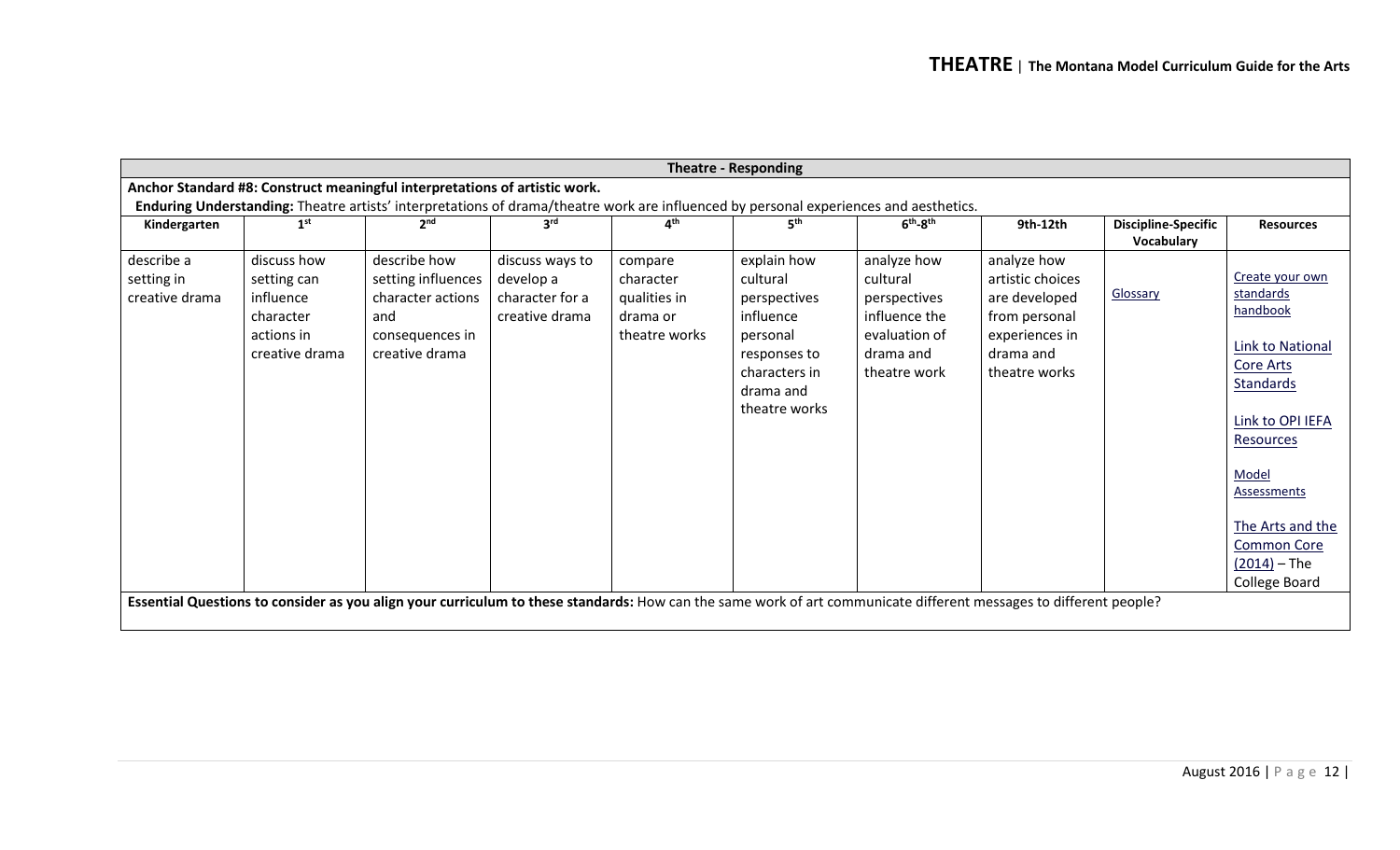|                                                            | <b>Theatre - Responding</b>                                |                                                               |                                                                                                                    |                                                               |                                                                    |                                                                        |                                                                                             |                                                                                                                                                                                             |                                                                                                                                                                                                                              |  |  |
|------------------------------------------------------------|------------------------------------------------------------|---------------------------------------------------------------|--------------------------------------------------------------------------------------------------------------------|---------------------------------------------------------------|--------------------------------------------------------------------|------------------------------------------------------------------------|---------------------------------------------------------------------------------------------|---------------------------------------------------------------------------------------------------------------------------------------------------------------------------------------------|------------------------------------------------------------------------------------------------------------------------------------------------------------------------------------------------------------------------------|--|--|
|                                                            |                                                            | Anchor Standard #9: Apply criteria to evaluate artistic work. |                                                                                                                    |                                                               |                                                                    |                                                                        |                                                                                             |                                                                                                                                                                                             |                                                                                                                                                                                                                              |  |  |
|                                                            |                                                            |                                                               | Enduring Understanding: Theatre artists apply criteria to investigate, explore, and assess drama and theatre work. |                                                               |                                                                    |                                                                        |                                                                                             |                                                                                                                                                                                             |                                                                                                                                                                                                                              |  |  |
| Kindergarten                                               | 1 <sup>st</sup>                                            | 2 <sub>nd</sub>                                               | 3 <sup>rd</sup>                                                                                                    | 4 <sup>th</sup>                                               | 5 <sup>th</sup>                                                    | $6th-8th$                                                              | 9th-12th                                                                                    | <b>Discipline-Specific</b><br>Vocabulary                                                                                                                                                    | <b>Resources</b>                                                                                                                                                                                                             |  |  |
| identify design<br>elements in<br>guided creative<br>drama | describe design<br>elements in<br>guided creative<br>drama | discuss design<br>elements in<br>guided creative<br>drama     | compare design<br>elements in<br>creative drama                                                                    | propose criteria<br>to evaluate<br>drama and<br>theatre works | implement<br>criteria to<br>evaluate drama<br>and theatre<br>works | evaluate drama<br>and theatre<br>works using<br>supporting<br>evidence | analyze a drama<br>or theatre work<br>using personal<br>aesthetics and<br>artistic criteria | Glossary                                                                                                                                                                                    | Create your own<br>standards<br>handbook<br>Link to National<br>Core Arts<br>Standards<br>Link to OPI IEFA<br>Resources<br>Model<br>Assessments<br>The Arts and the<br><b>Common Core</b><br>$(2014)$ – The<br>College Board |  |  |
|                                                            |                                                            |                                                               |                                                                                                                    |                                                               |                                                                    |                                                                        |                                                                                             | Essential Questions to consider as you align your curriculum to these standards: How are the theatre artist's processes and the audience's perspectives impacted by analysis and synthesis? |                                                                                                                                                                                                                              |  |  |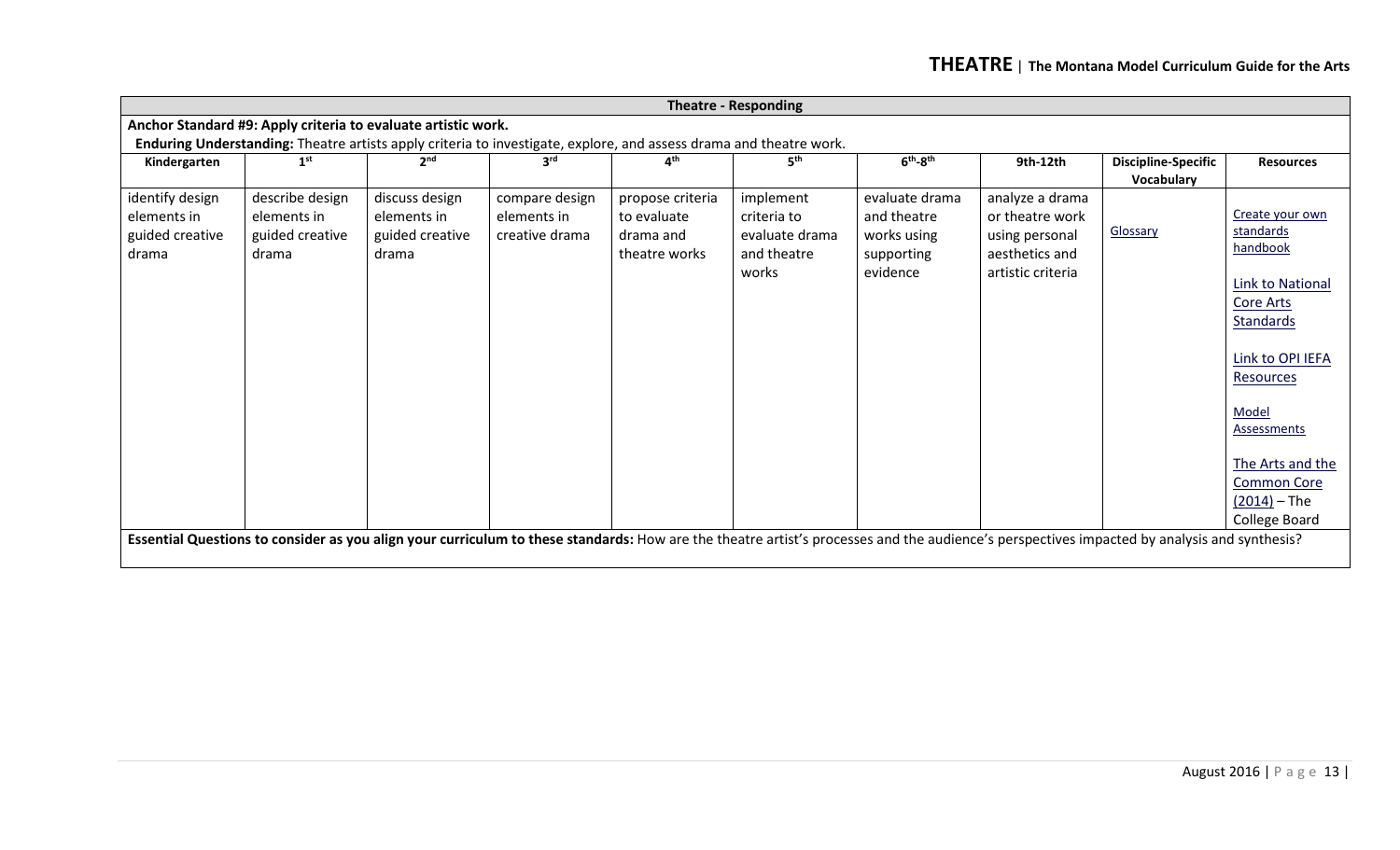<span id="page-13-0"></span>

| Theatre - Connecting                                                                         |                                                                                                    |                                                                                        |                                                                                                                                           |                                                                                                               |                                                                                          |                                                                                                                               |                                                                                                                                                                                             |                                          |                                                                                                                                                                                                                                            |
|----------------------------------------------------------------------------------------------|----------------------------------------------------------------------------------------------------|----------------------------------------------------------------------------------------|-------------------------------------------------------------------------------------------------------------------------------------------|---------------------------------------------------------------------------------------------------------------|------------------------------------------------------------------------------------------|-------------------------------------------------------------------------------------------------------------------------------|---------------------------------------------------------------------------------------------------------------------------------------------------------------------------------------------|------------------------------------------|--------------------------------------------------------------------------------------------------------------------------------------------------------------------------------------------------------------------------------------------|
|                                                                                              |                                                                                                    |                                                                                        | Anchor Standard #10: Synthesize and relate knowledge and personal experiences to create art.                                              |                                                                                                               |                                                                                          |                                                                                                                               |                                                                                                                                                                                             |                                          |                                                                                                                                                                                                                                            |
|                                                                                              |                                                                                                    |                                                                                        | Enduring Understanding: Theatre artists allow awareness of interrelationships between self and others to influence and inform their work. |                                                                                                               |                                                                                          |                                                                                                                               |                                                                                                                                                                                             |                                          |                                                                                                                                                                                                                                            |
| Kindergarten                                                                                 | 1 <sup>st</sup>                                                                                    | 2 <sup>nd</sup>                                                                        | 3 <sup>rd</sup>                                                                                                                           | 4 <sup>th</sup>                                                                                               | 5 <sup>th</sup>                                                                          | $6th-8th$                                                                                                                     | 9th-12th                                                                                                                                                                                    | <b>Discipline-Specific</b><br>Vocabulary | <b>Resources</b>                                                                                                                                                                                                                           |
| identify<br>similarities<br>between<br>characters and<br>oneself in guided<br>creative drama | describe<br>similarities<br>between<br>characters and<br>oneself in a<br>guided creative<br>drama; | compare<br>character<br>experiences to<br>personal<br>experiences in<br>creative drama | discuss personal<br>experiences and<br>knowledge to<br>make<br>connections to<br>community and<br>culture in<br>creative drama            | identify the ways<br>drama and<br>theatre work<br>reflect the<br>perspectives of a<br>community or<br>culture | explain how<br>drama and<br>theatre work<br>connects one to<br>a community or<br>culture | research how<br>cultural<br>perspectives,<br>community<br>ideas, and<br>personal beliefs<br>impact a drama<br>or theatre work | collaborate on<br>drama or theatre<br>work that<br>examines a<br>critical issue<br>using various<br>perspectives                                                                            | Glossary                                 | Create your own<br>standards<br>handbook<br><b>Link to National</b><br>Core Arts<br><b>Standards</b><br>Link to OPI IEFA<br>Resources<br>Model<br>Assessments<br>The Arts and the<br><b>Common Core</b><br>$(2014)$ – The<br>College Board |
|                                                                                              |                                                                                                    |                                                                                        |                                                                                                                                           |                                                                                                               |                                                                                          |                                                                                                                               | Essential Questions to consider as you align your curriculum to these standards: What happens when theatre artists foster understanding between self and others through critical awareness, |                                          |                                                                                                                                                                                                                                            |
|                                                                                              | social responsibility, and the exploration of empathy?                                             |                                                                                        |                                                                                                                                           |                                                                                                               |                                                                                          |                                                                                                                               |                                                                                                                                                                                             |                                          |                                                                                                                                                                                                                                            |
|                                                                                              |                                                                                                    |                                                                                        |                                                                                                                                           |                                                                                                               |                                                                                          |                                                                                                                               |                                                                                                                                                                                             |                                          |                                                                                                                                                                                                                                            |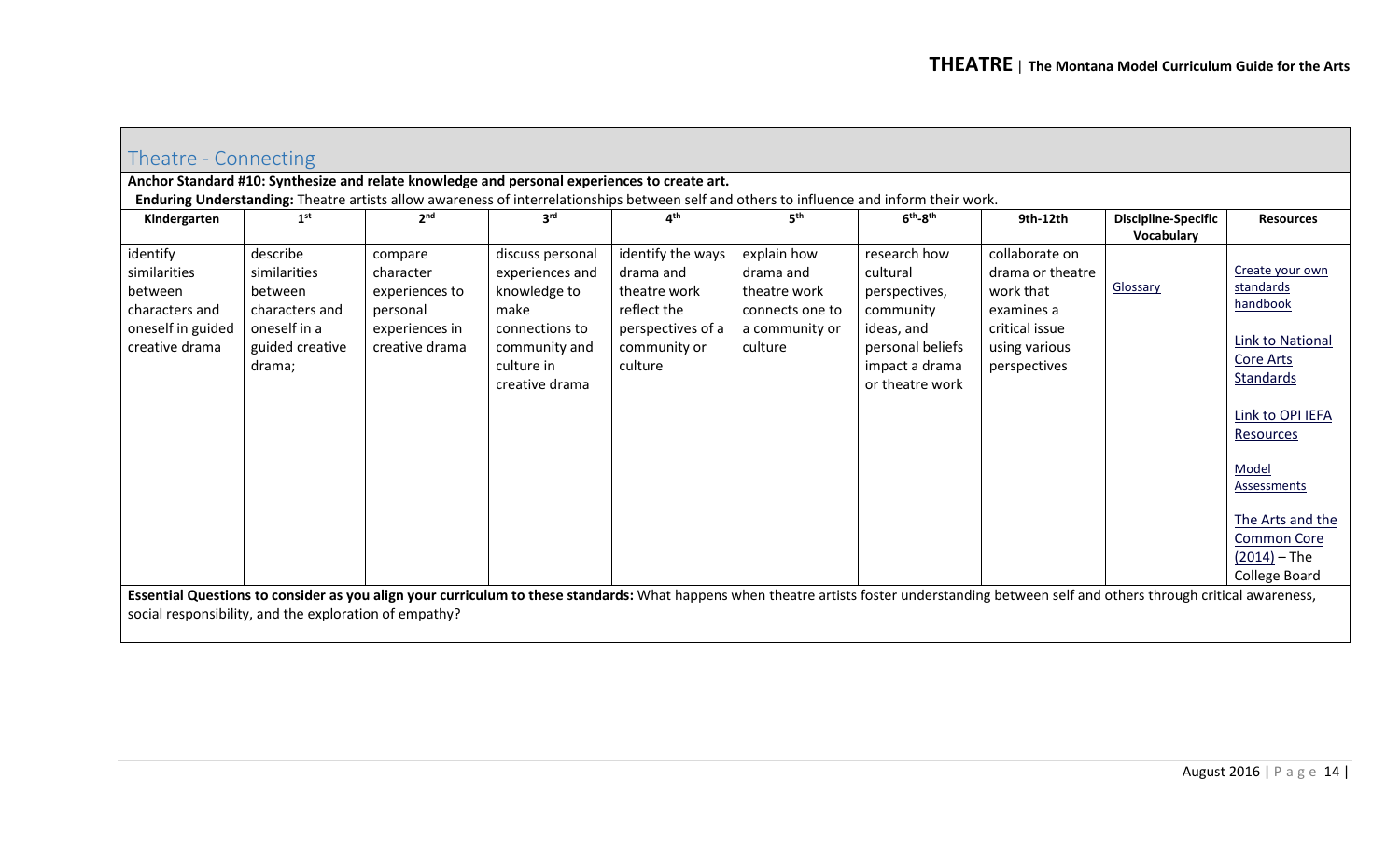| Anchor Standard #11: Relate artistic ideas and works with societal, cultural and historical context to deepen understanding, including artistic ideas and works by American Indians.<br>Enduring Understanding: Theatre artists understand and can communicate their creative process as they analyze the way the world may be understood.<br>$6th-8th$<br>1 <sup>st</sup><br>2 <sup>nd</sup><br><b>Discipline-Specific</b><br>Kindergarten<br>3 <sup>rd</sup><br>4 <sup>th</sup><br>9th-12th<br>Vocabulary                                                                                                                                                                                                                                                                                                                                                                                                                                                                      | <b>Theatre - Connecting</b> |  |  |  |  |  |                                                                                                                    |
|----------------------------------------------------------------------------------------------------------------------------------------------------------------------------------------------------------------------------------------------------------------------------------------------------------------------------------------------------------------------------------------------------------------------------------------------------------------------------------------------------------------------------------------------------------------------------------------------------------------------------------------------------------------------------------------------------------------------------------------------------------------------------------------------------------------------------------------------------------------------------------------------------------------------------------------------------------------------------------|-----------------------------|--|--|--|--|--|--------------------------------------------------------------------------------------------------------------------|
|                                                                                                                                                                                                                                                                                                                                                                                                                                                                                                                                                                                                                                                                                                                                                                                                                                                                                                                                                                                  |                             |  |  |  |  |  |                                                                                                                    |
|                                                                                                                                                                                                                                                                                                                                                                                                                                                                                                                                                                                                                                                                                                                                                                                                                                                                                                                                                                                  |                             |  |  |  |  |  |                                                                                                                    |
|                                                                                                                                                                                                                                                                                                                                                                                                                                                                                                                                                                                                                                                                                                                                                                                                                                                                                                                                                                                  |                             |  |  |  |  |  | <b>Resources</b>                                                                                                   |
| use different<br>identify<br>describe<br>describe how<br>investigate<br>analyze the<br>discuss cross-<br>compare<br>forms of drama<br>social, historical,<br>similarities and<br>similarities and<br>similarities and<br>cultural<br>historical, global,<br>stories are<br>Glossary<br>standards<br>and cultural<br>and cultural<br>differences in<br>differences in<br>differences in<br>adapted from<br>and theatre work<br>approaches to<br>handbook<br>stories from<br>stories from<br>stories from<br>literature to<br>storytelling in<br>issues in drama<br>to examine<br>contexts of<br>multiple cultures<br>multiple cultures<br>multiple cultures<br>drama and<br>and theatre<br>become drama<br>drama and<br>contemporary,<br>through creative<br>or theatre works<br>works<br>social, cultural, or<br>theatre works<br>theatre works<br>Core Arts<br>global issues<br>drama<br><b>Standards</b><br>experiences<br>Resources<br>Model<br>Assessments<br>$(2014)$ – The |                             |  |  |  |  |  | Create your own<br>Link to National<br>Link to OPI IEFA<br>The Arts and the<br><b>Common Core</b><br>College Board |
|                                                                                                                                                                                                                                                                                                                                                                                                                                                                                                                                                                                                                                                                                                                                                                                                                                                                                                                                                                                  |                             |  |  |  |  |  |                                                                                                                    |

**Essential Questions to consider as you align your curriculum to these standards:** What happens when theatre artists allow an understanding of themselves and the world to inform perceptions about theatre and the purpose of their work?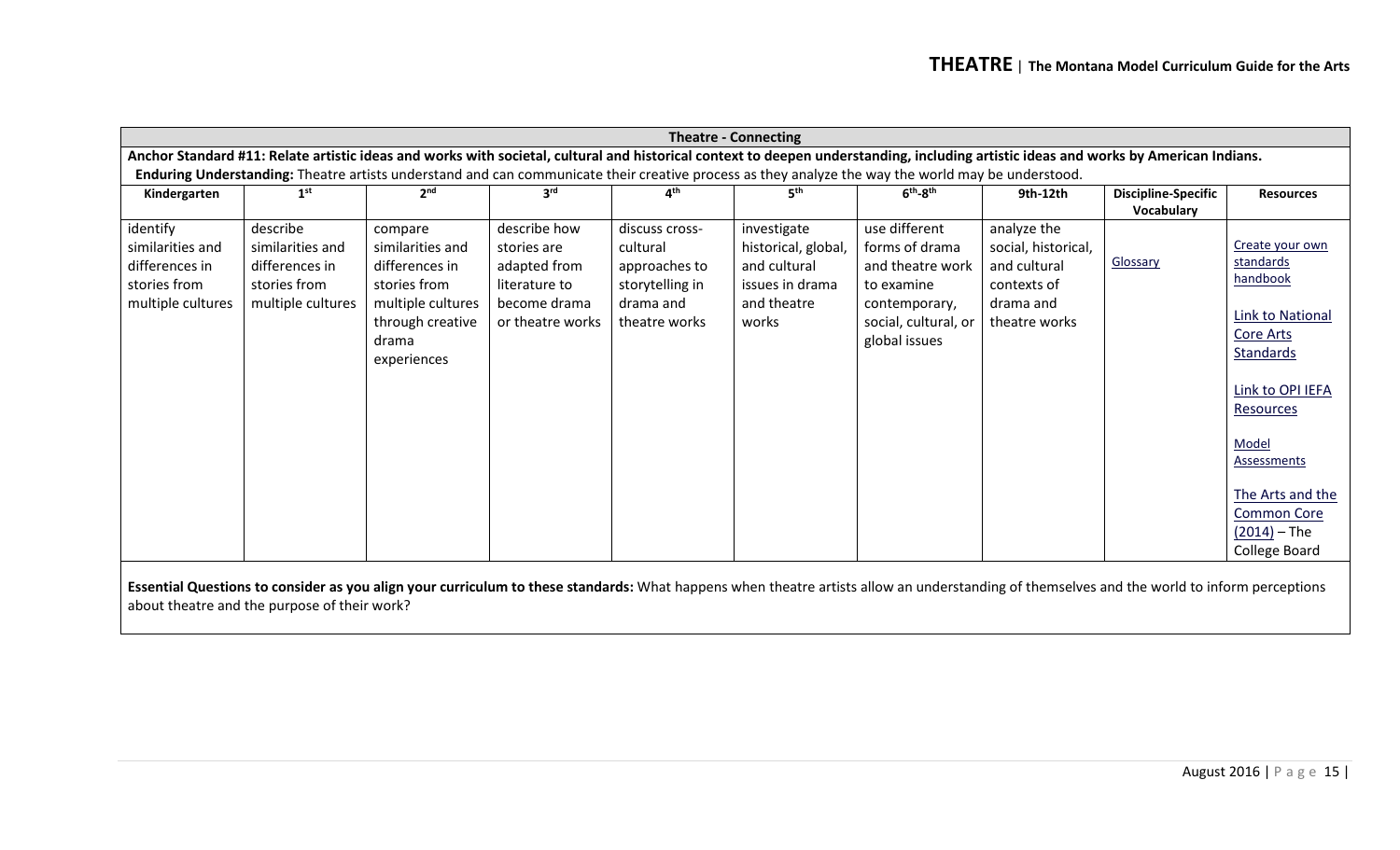## <span id="page-15-0"></span>Artistic Processes and Anchor Standards: Grade by Grade View

<span id="page-15-1"></span>

| Theatre – Kindergarten                                                                                                        |                                       |                                   |
|-------------------------------------------------------------------------------------------------------------------------------|---------------------------------------|-----------------------------------|
| <b>CREATING</b>                                                                                                               | <b>Discipline-Specific Vocabulary</b> | <b>Resources</b>                  |
| Anchor Standard #1: Generate and conceptualize artistic ideas and work.                                                       |                                       |                                   |
| identify ways in which movement may be used to create or retell a story                                                       | Glossary                              |                                   |
| Anchor Standard #2: Organize and develop artistic ideas and work.                                                             |                                       | Create your own standards         |
| express original ideas in guided creative drama                                                                               |                                       | handbook                          |
| Anchor Standard #3: Refine and complete artistic work.                                                                        |                                       | <b>Link to National Core Arts</b> |
| identify plot details in guided creative drama;                                                                               |                                       | Standards                         |
|                                                                                                                               |                                       |                                   |
| <b>PERFORMING</b>                                                                                                             |                                       | Link to OPI IEFA Resources        |
| Anchor Standard #4: Select, analyze, and interpret artistic work for presentation.                                            |                                       |                                   |
| use facial expressions to communicate character and emotions in guided creative drama                                         |                                       | <b>Model Assessments</b>          |
| Anchor Standard #5: Develop and refine artistic techniques and work for presentation.                                         |                                       |                                   |
| identify various design elements in guided creative drama                                                                     |                                       | The Arts and the Common           |
| Anchor Standard #6: Convey meaning through the presentation of artistic work.                                                 |                                       | Core $(2014)$ – The College       |
| use voice and sound in guided creative drama                                                                                  |                                       | <b>Board</b>                      |
| <b>RESPONDING</b>                                                                                                             |                                       |                                   |
| Anchor Standard #7: Perceive and analyze artistic work.                                                                       |                                       |                                   |
| describe a response to characters in guided creative drama                                                                    |                                       |                                   |
| Anchor Standard #8: Construct meaningful interpretations of artistic works.                                                   |                                       |                                   |
| describe a setting in creative drama                                                                                          |                                       |                                   |
| Anchor Standard #9: Apply criteria to evaluate artistic work.                                                                 |                                       |                                   |
| identify design elements in guided creative drama                                                                             |                                       |                                   |
| <b>CONNECTING</b>                                                                                                             |                                       |                                   |
| Anchor Standard #10: Synthesize and relate knowledge and personal experiences to make art.                                    |                                       |                                   |
| identify similarities between characters and oneself in guided creative drama                                                 |                                       |                                   |
| Anchor Standard #11: Relate artistic ideas and works with societal, cultural, and historical context to deepen understanding, |                                       |                                   |
| including traditional and contemporary artistic ideas and works by American Indians.                                          |                                       |                                   |
| identify similarities and differences in stories from multiple cultures                                                       |                                       |                                   |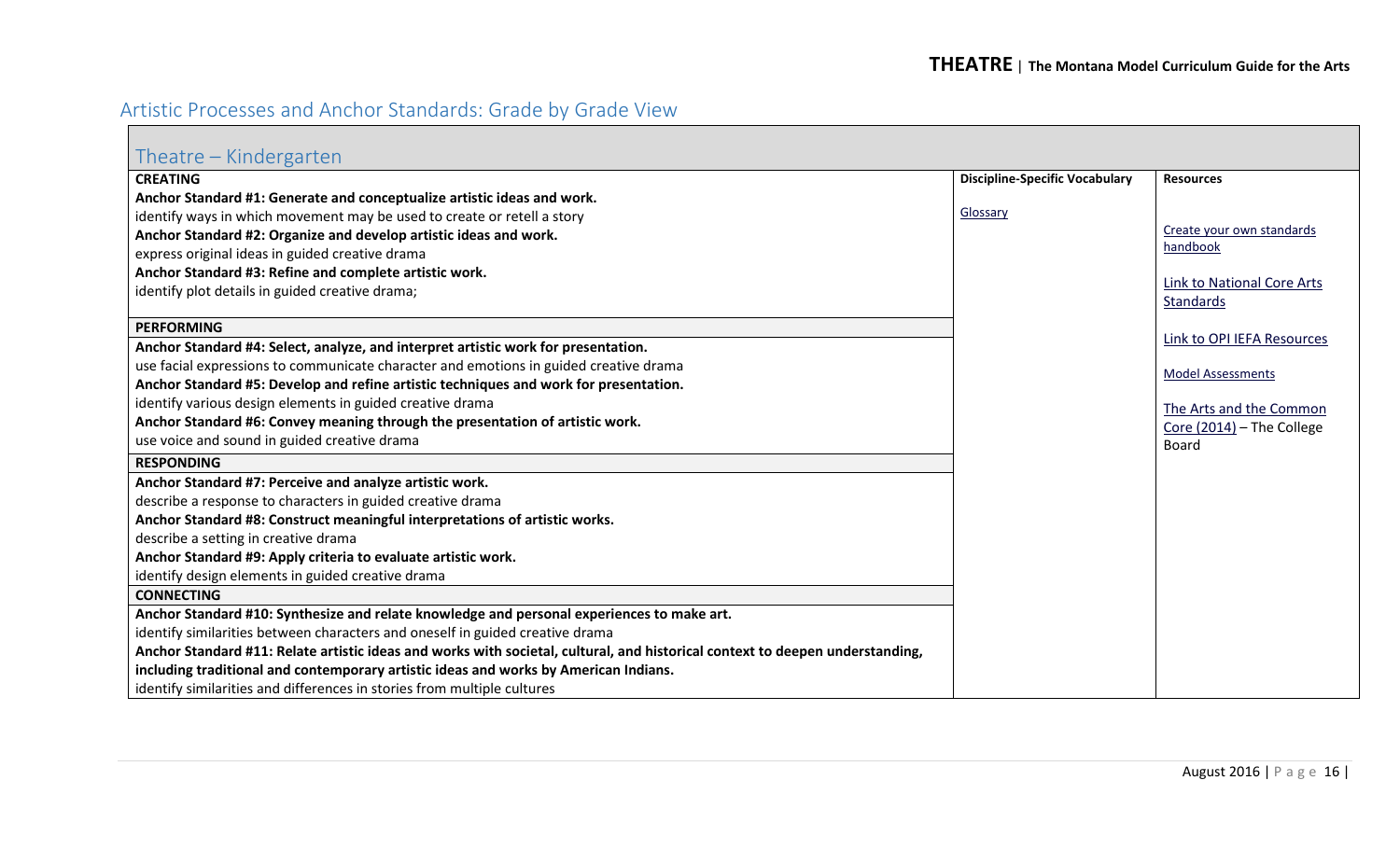#### <span id="page-16-0"></span>Theatre – First Grade

| $111$ CQUC $-1113$ CUI QUC                                                                                                    |                                       |                                       |
|-------------------------------------------------------------------------------------------------------------------------------|---------------------------------------|---------------------------------------|
| <b>CREATING</b>                                                                                                               | <b>Discipline-Specific Vocabulary</b> | <b>Resources</b>                      |
| Anchor Standard #1: Generate and conceptualize artistic ideas and work.                                                       |                                       |                                       |
| identify ways in which gestures and movement may be used to create or retell a story                                          | Glossary                              |                                       |
| Anchor Standard #2: Organize and develop artistic ideas and work.                                                             |                                       |                                       |
| contribute to the development of a sequential plot in guided creative drama                                                   |                                       | Create your own standards<br>handbook |
| Anchor Standard #3: Refine and complete artistic work.                                                                        |                                       |                                       |
| contribute to the adaptation of the plot in guided creative drama                                                             |                                       | Link to National Core Arts            |
|                                                                                                                               |                                       | Standards                             |
| <b>PERFORMING</b>                                                                                                             |                                       |                                       |
| Anchor Standard #4: Select, analyze, and interpret artistic work for presentation.                                            |                                       | Link to OPI IEFA Resources            |
| use body, face, gesture, and voice to communicate character and emotions in guided creative drama                             |                                       |                                       |
| Anchor Standard #5: Develop and refine artistic techniques and work for presentation.                                         |                                       | <b>Model Assessments</b>              |
| experiment with design elements in creative drama                                                                             |                                       |                                       |
| Anchor Standard #6: Convey meaning through the presentation of artistic work.                                                 |                                       | The Arts and the Common               |
| use movement and gesture to communicate emotions in guided creative drama                                                     |                                       | Core (2014) - The College             |
| <b>RESPONDING</b>                                                                                                             |                                       | Board                                 |
| Anchor Standard #7: Perceive and analyze artistic work.                                                                       |                                       |                                       |
| discuss an emotional response to guided creative drama                                                                        |                                       |                                       |
| Anchor Standard #8: Construct meaningful interpretations of artistic works.                                                   |                                       |                                       |
| discuss how setting can influence character actions in creative drama                                                         |                                       |                                       |
| Anchor Standard #9: Apply criteria to evaluate artistic work.                                                                 |                                       |                                       |
| describe design elements in guided creative drama                                                                             |                                       |                                       |
| <b>CONNECTING</b>                                                                                                             |                                       |                                       |
| Anchor Standard #10: Synthesize and relate knowledge and personal experiences to make art.                                    |                                       |                                       |
| describe similarities between characters and oneself in a guided creative drama                                               |                                       |                                       |
| Anchor Standard #11: Relate artistic ideas and works with societal, cultural, and historical context to deepen understanding, |                                       |                                       |
| including traditional and contemporary artistic ideas and works by American Indians.                                          |                                       |                                       |
| describe similarities and differences in stories from multiple cultures                                                       |                                       |                                       |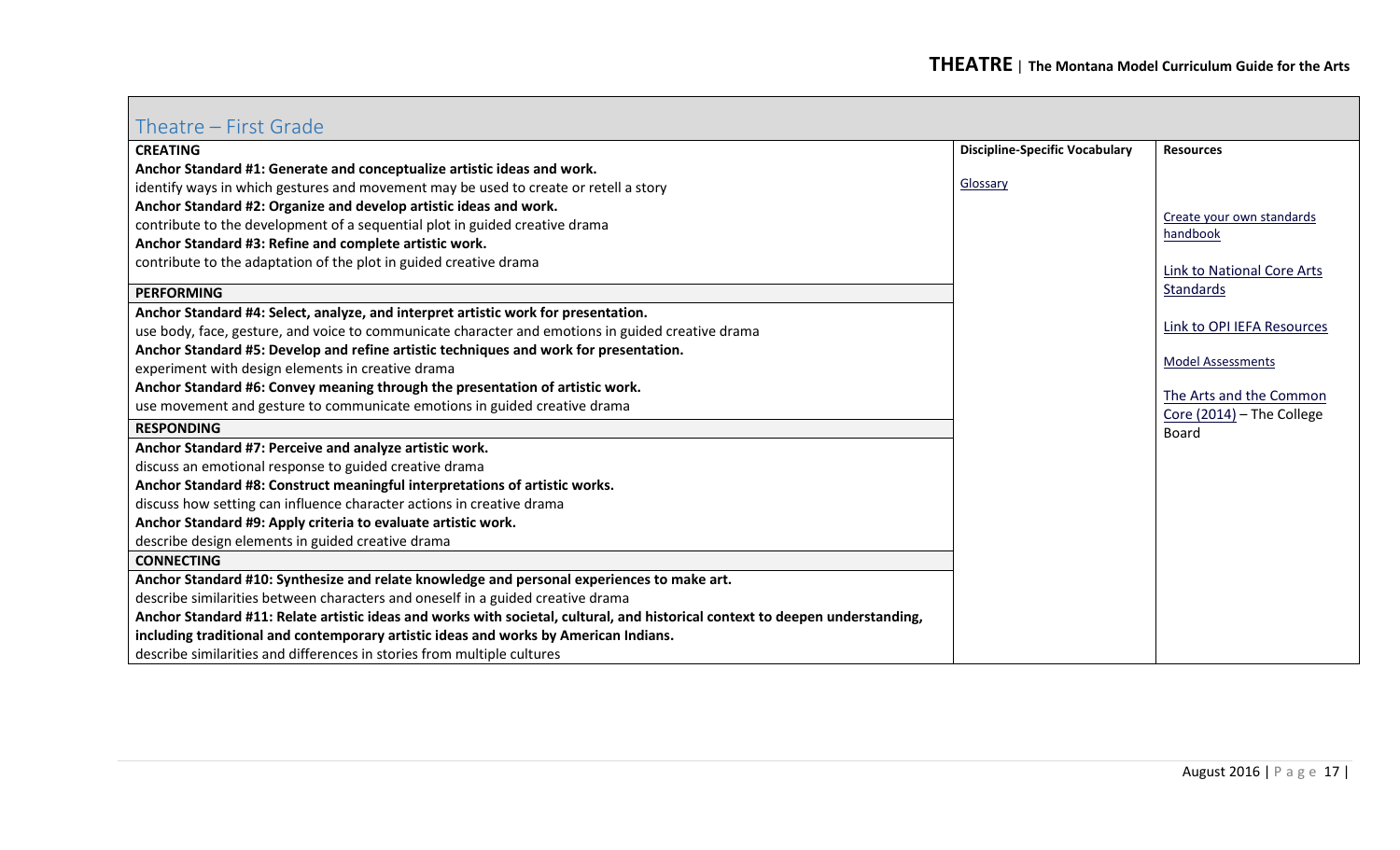## <span id="page-17-0"></span>Theatre – Second Grade

| <b>CREATING</b>                                                                                                               | <b>Discipline-Specific Vocabulary</b> | <b>Resources</b>                  |
|-------------------------------------------------------------------------------------------------------------------------------|---------------------------------------|-----------------------------------|
| Anchor Standard #1: Generate and conceptualize artistic ideas and work.                                                       |                                       |                                   |
| identify ways in which voice and sounds may be used to create or retell a story                                               | Glossary                              | Create your own standards         |
| Anchor Standard #2: Organize and develop artistic ideas and work.                                                             |                                       | handbook                          |
| develop dialogue in creative drama                                                                                            |                                       |                                   |
| Anchor Standard #3: Refine and complete artistic work.                                                                        |                                       | <b>Link to National Core Arts</b> |
| contribute to the adaptation of dialogue in a creative drama                                                                  |                                       | Standards                         |
| <b>PERFORMING</b>                                                                                                             |                                       | Link to OPI IEFA Resources        |
| Anchor Standard #4: Select, analyze, and interpret artistic work for presentation.                                            |                                       |                                   |
| alter voice and body to expand and articulate character in creative drama experiences                                         |                                       | <b>Model Assessments</b>          |
| Anchor Standard #5: Develop and refine artistic techniques and work for presentation.                                         |                                       |                                   |
| identify the basic design elements in creative drama experiences                                                              |                                       | The Arts and the Common           |
| Anchor Standard #6: Convey meaning through the presentation of artistic work.                                                 |                                       | Core (2014) - The College         |
| contribute original ideas or choices to group creative drama experiences                                                      |                                       | Board                             |
| <b>RESPONDING</b>                                                                                                             |                                       |                                   |
| Anchor Standard #7: Perceive and analyze artistic work.                                                                       |                                       |                                   |
| describe the artistic choices made in creative drama experiences                                                              |                                       |                                   |
| Anchor Standard #8: Construct meaningful interpretations of artistic works.                                                   |                                       |                                   |
| describe how setting influences character actions and consequences in creative drama                                          |                                       |                                   |
| Anchor Standard #9: Apply criteria to evaluate artistic work.                                                                 |                                       |                                   |
| discuss design elements in guided creative drama                                                                              |                                       |                                   |
| <b>CONNECTING</b>                                                                                                             |                                       |                                   |
| Anchor Standard #10: Synthesize and relate knowledge and personal experiences to make art.                                    |                                       |                                   |
| compare character experiences to personal experiences in creative drama                                                       |                                       |                                   |
| Anchor Standard #11: Relate artistic ideas and works with societal, cultural, and historical context to deepen understanding, |                                       |                                   |
| including traditional and contemporary artistic ideas and works by American Indians.                                          |                                       |                                   |
| compare similarities and differences in stories from multiple cultures through creative drama experiences                     |                                       |                                   |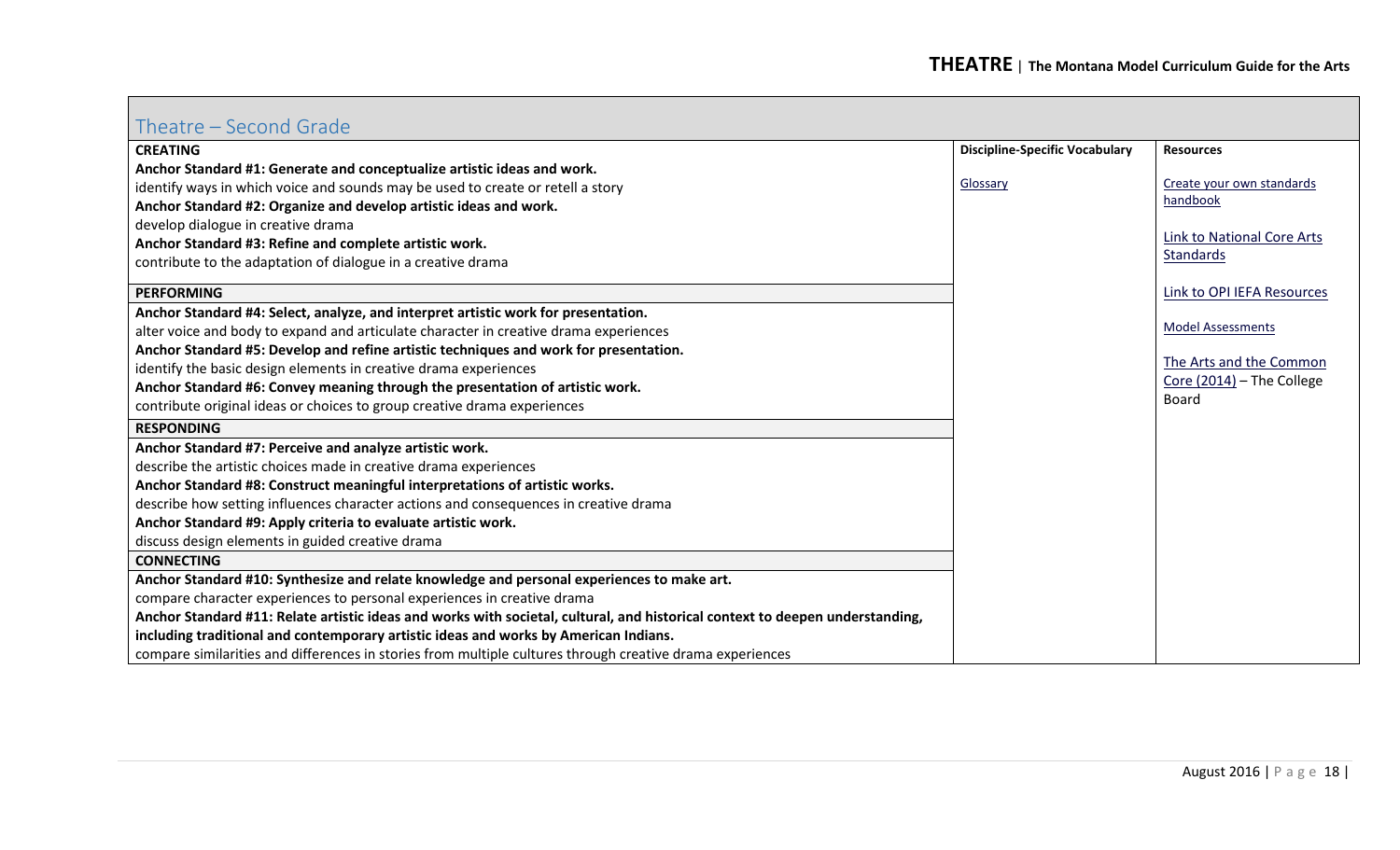## <span id="page-18-0"></span>Theatre – Third Grade

| $\overline{\phantom{a}}$ liliu u ulduc                                                                                        |                                       |                                   |
|-------------------------------------------------------------------------------------------------------------------------------|---------------------------------------|-----------------------------------|
| <b>CREATING</b>                                                                                                               | <b>Discipline-Specific Vocabulary</b> | <b>Resources</b>                  |
| Anchor Standard #1: Generate and conceptualize artistic ideas and work.                                                       |                                       |                                   |
| experiment with character choices in creative drama                                                                           | Glossary                              |                                   |
| Anchor Standard #2: Organize and develop artistic ideas and work.                                                             |                                       | Create your own standards         |
| devise original ideas for a creative drama experience                                                                         |                                       | handbook                          |
| Anchor Standard #3: Refine and complete artistic work.                                                                        |                                       | <b>Link to National Core Arts</b> |
| collaborate to revise ideas of creative drama                                                                                 |                                       | <b>Standards</b>                  |
| <b>PERFORMING</b>                                                                                                             |                                       |                                   |
|                                                                                                                               |                                       |                                   |
| Anchor Standard #4: Select, analyze, and interpret artistic work for presentation.                                            |                                       | Link to OPI IEFA Resources        |
| determine how movement and voice are incorporated into creative drama experiences                                             |                                       |                                   |
| Anchor Standard #5: Develop and refine artistic techniques and work for presentation.                                         |                                       | <b>Model Assessments</b>          |
| describe design elements in a creative drama experience                                                                       |                                       |                                   |
| Anchor Standard #6: Convey meaning through the presentation of artistic work.                                                 |                                       | The Arts and the Common           |
| rehearse and discuss reflections about a drama experience                                                                     |                                       | Core (2014) - The College         |
| <b>RESPONDING</b>                                                                                                             |                                       | Board                             |
| Anchor Standard #7: Perceive and analyze artistic work.                                                                       |                                       |                                   |
| discuss artistic choices and how they shape reactions to drama and theatre works                                              |                                       |                                   |
| Anchor Standard #8: Construct meaningful interpretations of artistic works.                                                   |                                       |                                   |
| discuss ways to develop a character for a creative drama                                                                      |                                       |                                   |
| Anchor Standard #9: Apply criteria to evaluate artistic work.                                                                 |                                       |                                   |
| compare design elements in creative drama                                                                                     |                                       |                                   |
| <b>CONNECTING</b>                                                                                                             |                                       |                                   |
| Anchor Standard #10: Synthesize and relate knowledge and personal experiences to make art.                                    |                                       |                                   |
| discuss personal experiences and knowledge to make connections to community and culture in creative drama                     |                                       |                                   |
| Anchor Standard #11: Relate artistic ideas and works with societal, cultural, and historical context to deepen understanding, |                                       |                                   |
| including traditional and contemporary artistic ideas and works by American Indians.                                          |                                       |                                   |
| describe how stories are adapted from literature to become drama or theatre works                                             |                                       |                                   |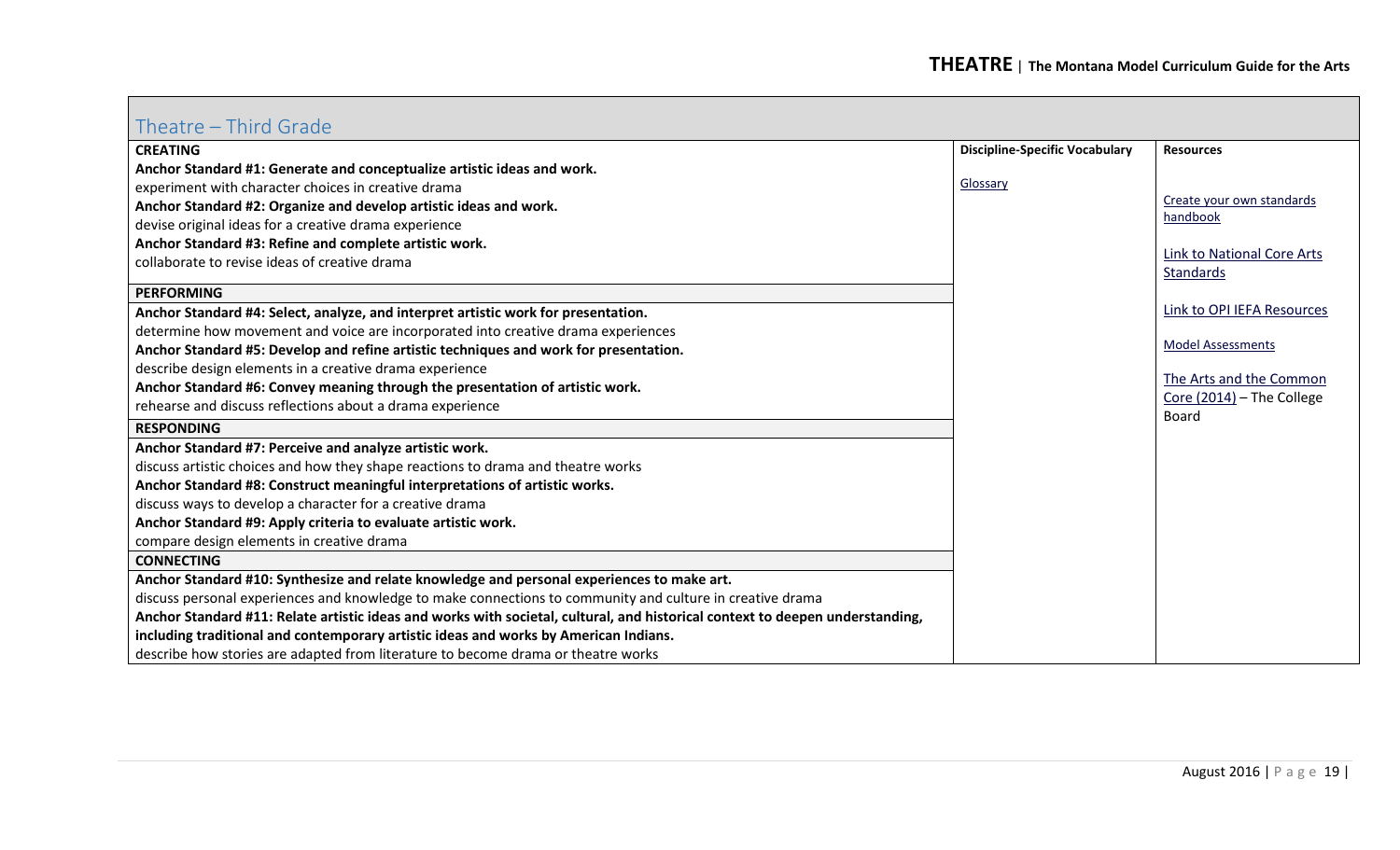## <span id="page-19-0"></span>Theatre – Fourth Grade

| <b>CREATING</b>                                                                                                               | <b>Discipline-Specific Vocabulary</b> | <b>Resources</b>           |
|-------------------------------------------------------------------------------------------------------------------------------|---------------------------------------|----------------------------|
| Anchor Standard #1: Generate and conceptualize artistic ideas and work.                                                       |                                       |                            |
| design technical elements that support the story and drama experiences                                                        | Glossary                              | Create your own standards  |
| Anchor Standard #2: Organize and develop artistic ideas and work.                                                             |                                       | handbook                   |
| develop original ideas for characters and plot in a theatre performance                                                       |                                       |                            |
| Anchor Standard #3: Refine and complete artistic work.                                                                        |                                       | Link to National Core Arts |
| revise an improvised or scripted theatre work                                                                                 |                                       | Standards                  |
| <b>PERFORMING</b>                                                                                                             |                                       | Link to OPI IEFA Resources |
| Anchor Standard #4: Select, analyze, and interpret artistic work for presentation.                                            |                                       |                            |
| make physical and vocal choices to develop a character in a drama experience                                                  |                                       | <b>Model Assessments</b>   |
| Anchor Standard #5: Develop and refine artistic techniques and work for presentation.                                         |                                       | The Arts and the Common    |
| discuss the use of technical elements to enhance a drama experience                                                           |                                       |                            |
| Anchor Standard #6: Convey meaning through the presentation of artistic work.                                                 |                                       | Core (2014) - The College  |
| perform small-group drama and theatre works to an audience                                                                    |                                       | Board                      |
| <b>RESPONDING</b>                                                                                                             |                                       |                            |
| Anchor Standard #7: Perceive and analyze artistic work.                                                                       |                                       |                            |
| identify artistic choices made through participation in and observation of drama and theatre works                            |                                       |                            |
| Anchor Standard #8: Construct meaningful interpretations of artistic works.                                                   |                                       |                            |
| compare character qualities in drama or theatre works                                                                         |                                       |                            |
| Anchor Standard #9: Apply criteria to evaluate artistic work.                                                                 |                                       |                            |
| propose criteria to evaluate drama and theatre works                                                                          |                                       |                            |
| <b>CONNECTING</b>                                                                                                             |                                       |                            |
| Anchor Standard #10: Synthesize and relate knowledge and personal experiences to make art.                                    |                                       |                            |
| identify the ways drama and theatre work reflect the perspectives of a community or culture                                   |                                       |                            |
| Anchor Standard #11: Relate artistic ideas and works with societal, cultural, and historical context to deepen understanding, |                                       |                            |
| including traditional and contemporary artistic ideas and works by American Indians.                                          |                                       |                            |
| discuss cross-cultural approaches to storytelling in drama and theatre works                                                  |                                       |                            |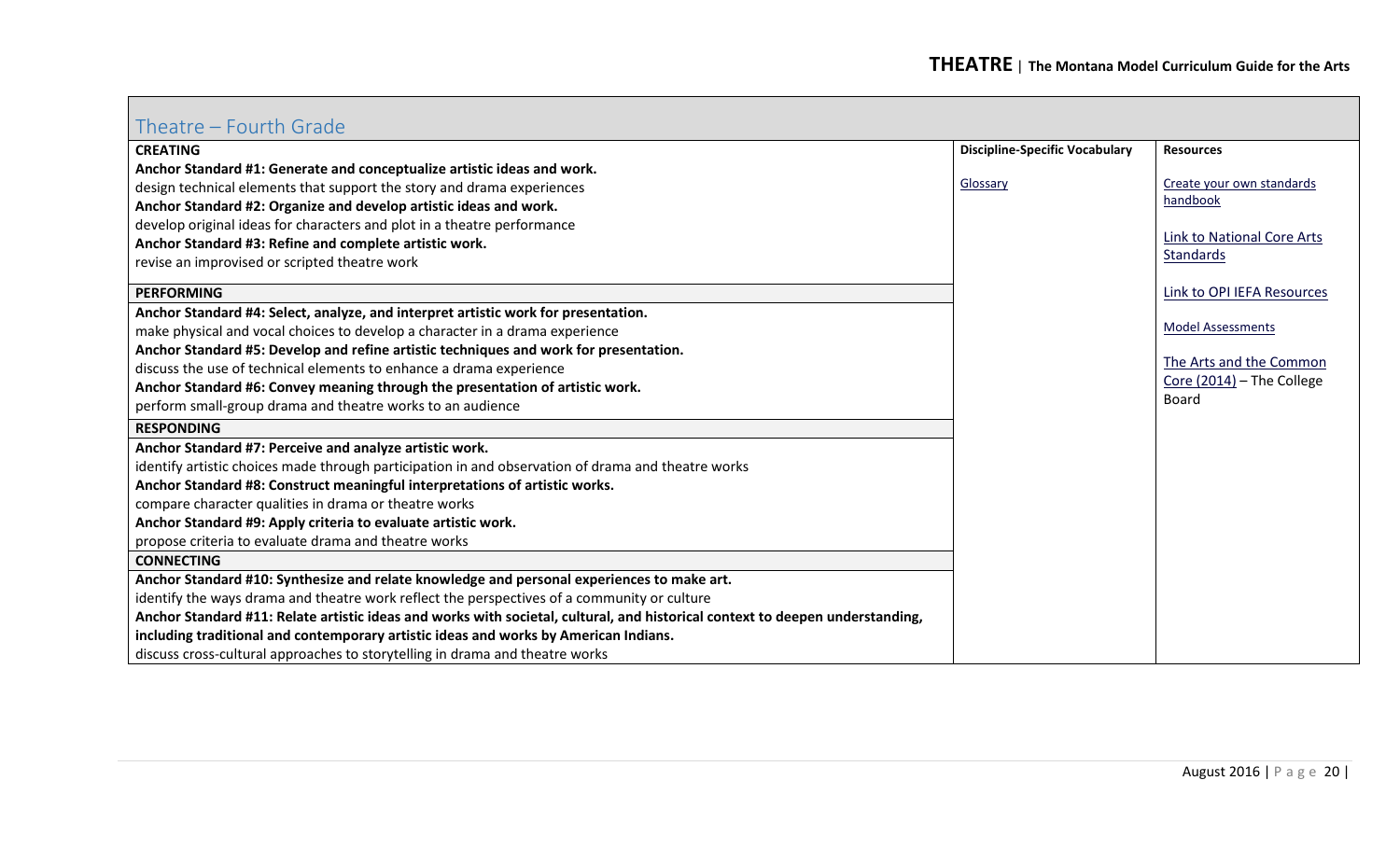## <span id="page-20-0"></span>Theatre – Fifth Grade

| <b>CREATING</b>                                                                                                               | <b>Discipline-Specific Vocabulary</b> | <b>Resources</b>                        |
|-------------------------------------------------------------------------------------------------------------------------------|---------------------------------------|-----------------------------------------|
| Anchor Standard #1: Generate and conceptualize artistic ideas and work.                                                       |                                       |                                         |
| implement design ideas that support the story in a drama or theatre work                                                      | Glossary                              |                                         |
| Anchor Standard #2: Organize and develop artistic ideas and work.                                                             |                                       | Create your own standards               |
| participate in specific responsibilities required to present a drama or theatre work informally to an audience                |                                       | handbook                                |
| Anchor Standard #3: Refine and complete artistic work.                                                                        |                                       |                                         |
| evaluate choices to improve an improvised or scripted drama or theatre work;                                                  |                                       | Link to National Core Arts<br>Standards |
|                                                                                                                               |                                       |                                         |
| <b>PERFORMING</b>                                                                                                             |                                       | Link to OPI IEFA Resources              |
| Anchor Standard #4: Select, analyze, and interpret artistic work for presentation.                                            |                                       |                                         |
| experiment with physical and vocal choices to create meaning in drama and theatre works                                       |                                       | <b>Model Assessments</b>                |
| Anchor Standard #5: Develop and refine artistic techniques and work for presentation.                                         |                                       |                                         |
| demonstrate the use of technical elements in drama and theatre works                                                          |                                       | The Arts and the Common                 |
| Anchor Standard #6: Convey meaning through the presentation of artistic work.                                                 |                                       | Core (2014) - The College               |
| present drama and theatre works informally for an audience                                                                    |                                       | Board                                   |
| <b>RESPONDING</b>                                                                                                             |                                       |                                         |
| Anchor Standard #7: Perceive and analyze artistic work.                                                                       |                                       |                                         |
| explain personal reactions to artistic choices made in drama and theatre works                                                |                                       |                                         |
| Anchor Standard #8: Construct meaningful interpretations of artistic works.                                                   |                                       |                                         |
| explain how cultural perspectives influence personal responses to characters in drama and theatre works                       |                                       |                                         |
| Anchor Standard #9: Apply criteria to evaluate artistic work.                                                                 |                                       |                                         |
| implement criteria to evaluate drama and theatre works                                                                        |                                       |                                         |
| <b>CONNECTING</b>                                                                                                             |                                       |                                         |
| Anchor Standard #10: Synthesize and relate knowledge and personal experiences to make art.                                    |                                       |                                         |
| explain how drama and theatre work connects one to a community or culture                                                     |                                       |                                         |
| Anchor Standard #11: Relate artistic ideas and works with societal, cultural, and historical context to deepen understanding, |                                       |                                         |
| including traditional and contemporary artistic ideas and works by American Indians.                                          |                                       |                                         |
| investigate historical, global, and cultural issues in drama and theatre works                                                |                                       |                                         |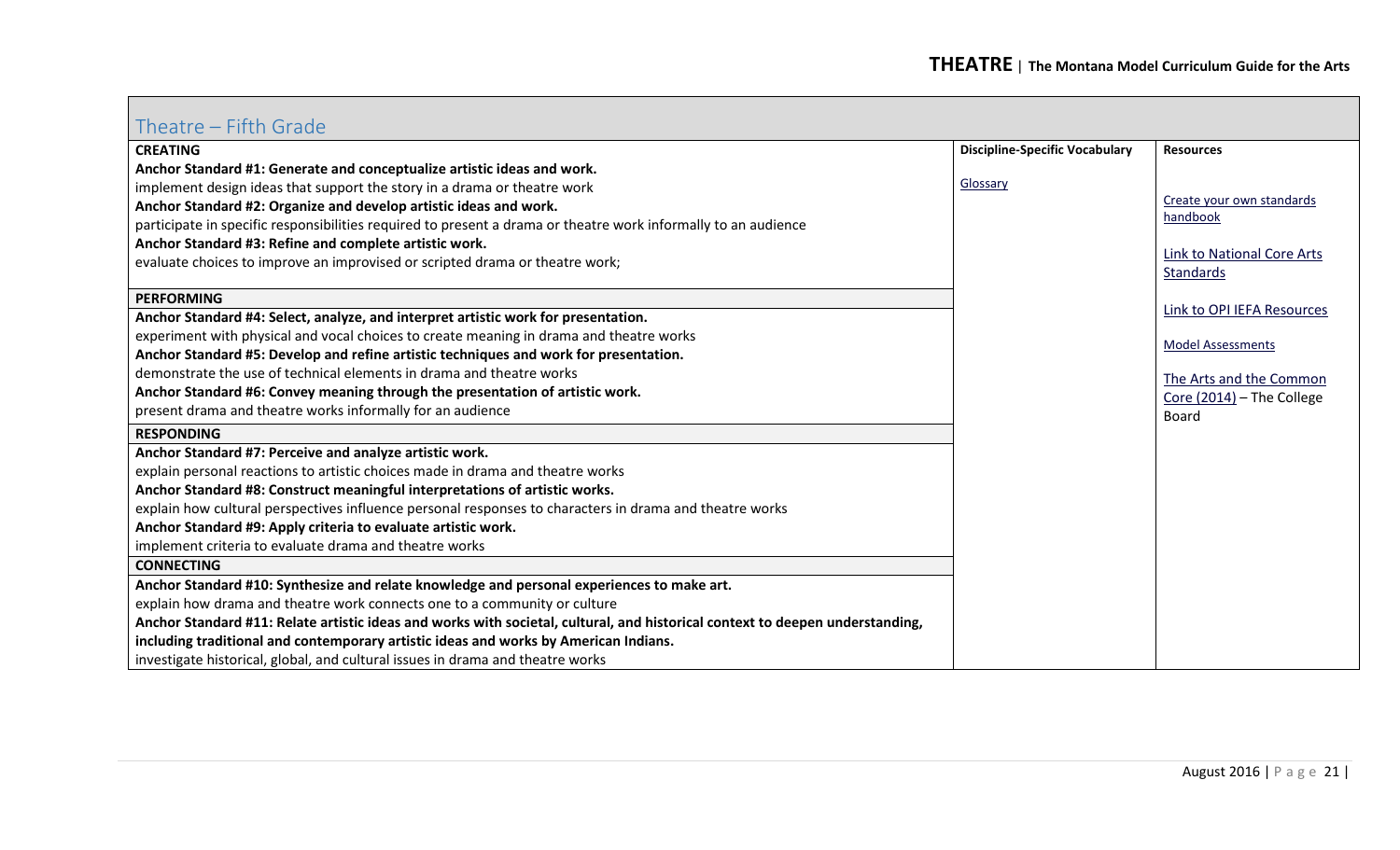## <span id="page-21-0"></span>Theatre – Sixth - Eighth Grades

| THE SINGLE LISTER STUDIO                                                                                                      |                                       |                                                |
|-------------------------------------------------------------------------------------------------------------------------------|---------------------------------------|------------------------------------------------|
| <b>CREATING</b>                                                                                                               | <b>Discipline-Specific Vocabulary</b> | <b>Resources</b>                               |
| Anchor Standard #1: Generate and conceptualize artistic ideas and work.                                                       |                                       |                                                |
| develop a character in a drama or theatre work                                                                                | Glossary                              |                                                |
| Anchor Standard #2: Organize and develop artistic ideas and work                                                              |                                       | Create your own standards                      |
| demonstrate leadership and collaboration when developing a drama or theatre work                                              |                                       | handbook                                       |
| Anchor Standard #3: Refine and complete artistic work                                                                         |                                       |                                                |
| analyze scripted drama and theatre works                                                                                      |                                       | Link to National Core Arts<br><b>Standards</b> |
|                                                                                                                               |                                       |                                                |
| <b>PERFORMING</b>                                                                                                             |                                       |                                                |
| Anchor Standard #4: Select, analyze, and interpret artistic work for presentation.                                            |                                       | Link to OPI IEFA Resources                     |
| identify the essential events in a story or script that make up the dramatic structure                                        |                                       |                                                |
| Anchor Standard #5: Develop and refine artistic techniques and work for presentation.                                         |                                       | <b>Model Assessments</b>                       |
| analyze how technical elements enhance drama and theatre works                                                                |                                       | The Arts and the Common                        |
| Anchor Standard #6: Convey meaning through the presentation of artistic work.                                                 |                                       |                                                |
| perform a rehearsed drama or theatre work for an audience                                                                     |                                       | Core (2014) - The College<br>Board             |
| <b>RESPONDING</b>                                                                                                             |                                       |                                                |
| Anchor Standard #7: Perceive and analyze artistic work.                                                                       |                                       |                                                |
| evaluate the artistic choices in drama and theatre works                                                                      |                                       |                                                |
| Anchor Standard #8: Construct meaningful interpretations of artistic works.                                                   |                                       |                                                |
| analyze how cultural perspectives influence the evaluation of drama and theatre work                                          |                                       |                                                |
| Anchor Standard #9: Apply criteria to evaluate artistic work.                                                                 |                                       |                                                |
| evaluate drama and theatre works using supporting evidence                                                                    |                                       |                                                |
| <b>CONNECTING</b>                                                                                                             |                                       |                                                |
| Anchor Standard #10: Synthesize and relate knowledge and personal experiences to make art.                                    |                                       |                                                |
| research how cultural perspectives, community ideas, and personal beliefs impact a drama or theatre work                      |                                       |                                                |
| Anchor Standard #11: Relate artistic ideas and works with societal, cultural, and historical context to deepen understanding, |                                       |                                                |
| including traditional and contemporary artistic ideas and works by American Indians.                                          |                                       |                                                |
| use different forms of drama and theatre work to examine contemporary, social, cultural, or global issues                     |                                       |                                                |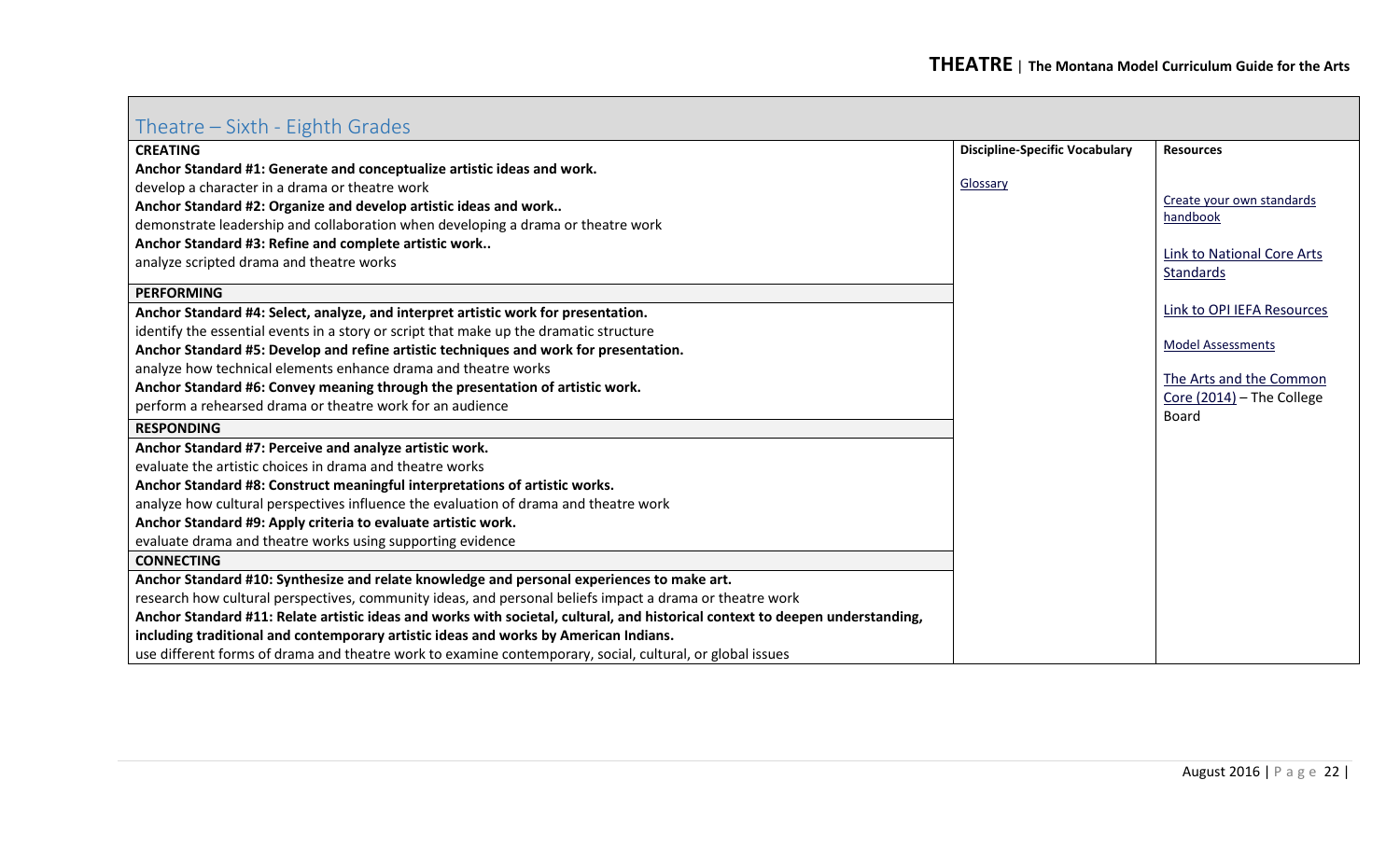## <span id="page-22-0"></span>Theatre – Ninth - Twelfth Grades

| <b>CREATING</b>                                                                                                               | <b>Discipline-Specific Vocabulary</b> | <b>Resources</b>                          |
|-------------------------------------------------------------------------------------------------------------------------------|---------------------------------------|-------------------------------------------|
| Anchor Standard #1: Generate and conceptualize artistic ideas and work.                                                       |                                       |                                           |
| examine the roles of character, story, playwright, theatre tradition, and genre in a drama or theatre work                    | Glossary                              |                                           |
| Anchor Standard #2: Organize and develop artistic ideas and work                                                              |                                       | Create your own standards                 |
| analyze the collaborative relationship of the actor, director, and playwright in creating a drama or theatre work             |                                       | handbook                                  |
| Anchor Standard #3: Refine and complete artistic work.                                                                        |                                       |                                           |
| refine design choices to support the story and impact of devised or scripted drama and theatre works                          |                                       | <b>Link to National Core Arts</b>         |
|                                                                                                                               |                                       | <b>Standards</b>                          |
| <b>PERFORMING</b>                                                                                                             |                                       |                                           |
| Anchor Standard #4: Select, analyze, and interpret artistic work for presentation.                                            |                                       | Link to OPI IEFA Resources                |
| apply a variety of acting techniques in the rehearsal and performance of drama and theatre works                              |                                       |                                           |
| Anchor Standard #5: Develop and refine artistic techniques and work for presentation.                                         |                                       | <b>Model Assessments</b>                  |
| apply technical elements to enhance the production of drama and theatre works                                                 |                                       |                                           |
| Anchor Standard #6: Convey meaning through the presentation of artistic work.                                                 |                                       | The Arts and the Common                   |
| perform a rehearsed scripted drama or theatre work for a specific audience                                                    |                                       | Core (2014) - The College<br><b>Board</b> |
| <b>RESPONDING</b>                                                                                                             |                                       |                                           |
| Anchor Standard #7: Perceive and analyze artistic work.                                                                       |                                       |                                           |
| synthesize what is seen, felt, and heard in drama and theatre works to develop criteria for personal artistic choices         |                                       |                                           |
| Anchor Standard #8: Construct meaningful interpretations of artistic works.                                                   |                                       |                                           |
| analyze how artistic choices are developed from personal experiences in drama and theatre works                               |                                       |                                           |
| Anchor Standard #9: Apply criteria to evaluate artistic work.                                                                 |                                       |                                           |
| analyze a drama or theatre work using personal aesthetics and artistic criteria                                               |                                       |                                           |
| <b>CONNECTING</b>                                                                                                             |                                       |                                           |
| Anchor Standard #10: Synthesize and relate knowledge and personal experiences to make art.                                    |                                       |                                           |
| collaborate on drama or theatre work that examines a critical issue using various perspectives                                |                                       |                                           |
| Anchor Standard #11: Relate artistic ideas and works with societal, cultural, and historical context to deepen understanding, |                                       |                                           |
| including traditional and contemporary artistic ideas and works by American Indians.                                          |                                       |                                           |
| analyze the social, historical, and cultural contexts of drama and theatre works                                              |                                       |                                           |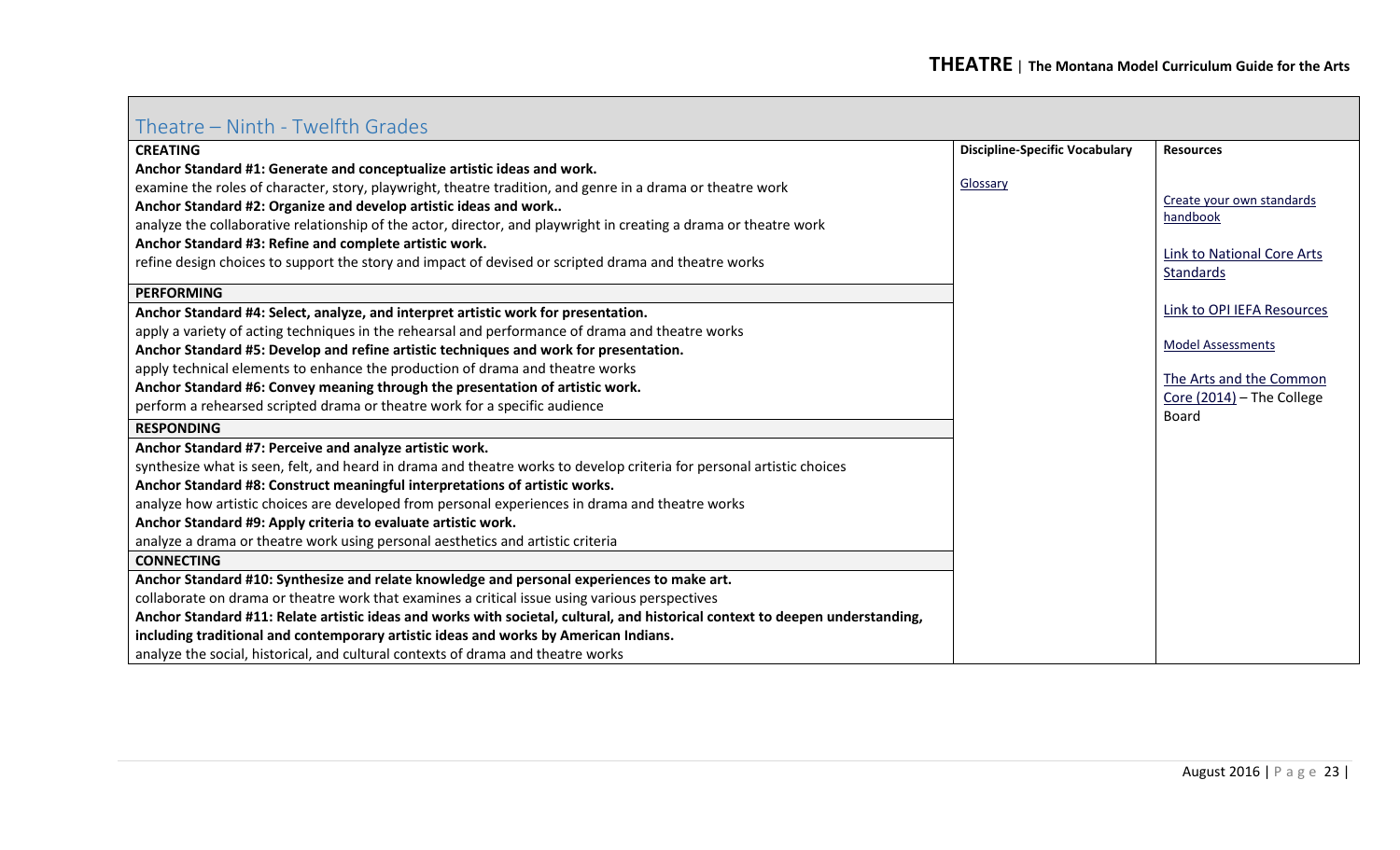#### **THEATRE** <sup>|</sup> **The Montana Model Curriculum Guide for the Arts**

#### <span id="page-23-0"></span>Glossary

**Acting techniques** specific skills, pedagogies, theories, or methods of investigation used by an actor to prepare for a drama experience or theatre performance

**Actor** a person who performs in a drama, theatre, film or video work

**Blocking** the precise movement of actors on a stage in order to tell a story in a play, ballet, film or opera

**Character** the features and traits that form the individual nature of a person, real or fictional, in a drama or theatre work

**Conflict** the problem, confrontation, or struggle in a scene or play; conflict may be internal or external

**Costume** a particular style of clothing worn to portray a character

**Creative drama** a process-centered, non-exhibitional approach to drama intended to benefit the performers themselves; story drama and process drama are two types of creative drama

**Creative process** the process through which theatre artists explore, discover and convey meaning in a devised or scripted performance

**Design** a plan or drawing to show the look and function of the design elements in a drama or theatre work

Designer the person(s) in charge of creating the look of the scenic, costume, lighting, sound, and properties, often these elements are designed by different people who form the design team

**Devise** the process of creating an original performance piece with an ensemble of theatre artist (e.g. performers, writers, directors, designers, technicians)

**Dialogue** a conversation between two or more characters

**Director** the facilitator of the creative and collaborative process; determines the concept of a drama or theatre work and leads the collaborative team

**Drama** from the Greek word *dram* meaning *action,* drama describes the literary components of a play. In theatre education, the term is also used to describe a process oriented exploration of story and character

**Dramatic concept** a plan or intention that guides the initial phase of development of a drama or theatre work

**Dramatic structure** The sequence a play, with five elements that include exposition, rising action, climax or turning point, falling action, and denouement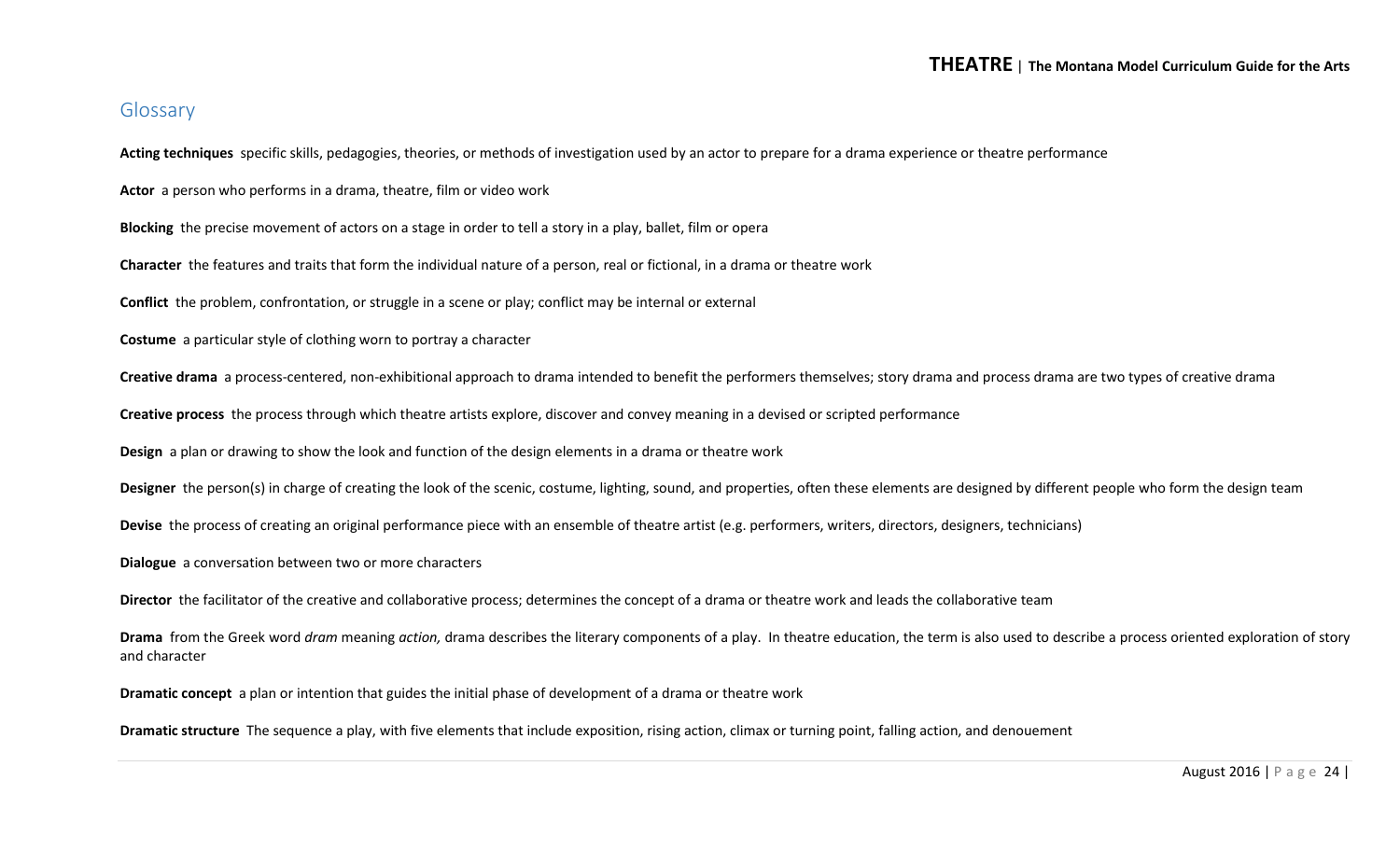**Focus** commitment by a participant (an actor, technician, director) to remain in the scope of the project or to stay within the world of the play

**Genre** relating to a specific kind or type of drama and theatre such as a tragedy, drama, melodrama, comedy, or farce

**Gesture** an expressive and planned movement of the body or limbs

**Given circumstances** the environment or accepted reality and conventions of the story, including the choices made by the playwright

**Improvise** the spontaneous, intuitive, and immediate response of movement and speech in a drama experience or theatre performance

**Imagined worlds** a set of imagined circumstances created collectively by participants in a drama experience

**Objective** a goal or particular need or want that a character has within a scene or play

**Obstacle** the character, object, or circumstance preventing a character from achieving their objective

**Physiological** relating to the physical; a character's or performer's physical actions or reactions to events in a drama or theatre work

**Playwright** a person who writes dramatic literature and plays; also referred to as dramatists, scriptwriter, screenwriter

Plot a narrative as revealed through the action and/or dialogue; traditionally, a plot has the elements of exposition, inciting incident, conflict, rising action, climax, and resolution or falling action

**Process drama** a non-linear, episodic, process-centered and improvised form of drama in which teacher and students are in-role exploring and reflecting on an issue, story, theme, problem or idea in a non-exhibitional format that is intended to benefit the performers themselves

**Production elements** technical elements selected for use in a specific production, including sets, sound, costumes, lights, music, props, and make-up, as well as elements specific to the production such as puppets, masks, special effects, or other storytelling devices/concepts.

**Properties (Props**) articles handled or carried by the actor on stage

**Scene** a portion of a larger play or story

**Scenery** the background and larger objects such as furniture to represent a location or setting in a drama or theatre work

**Script** the copy of the text of a play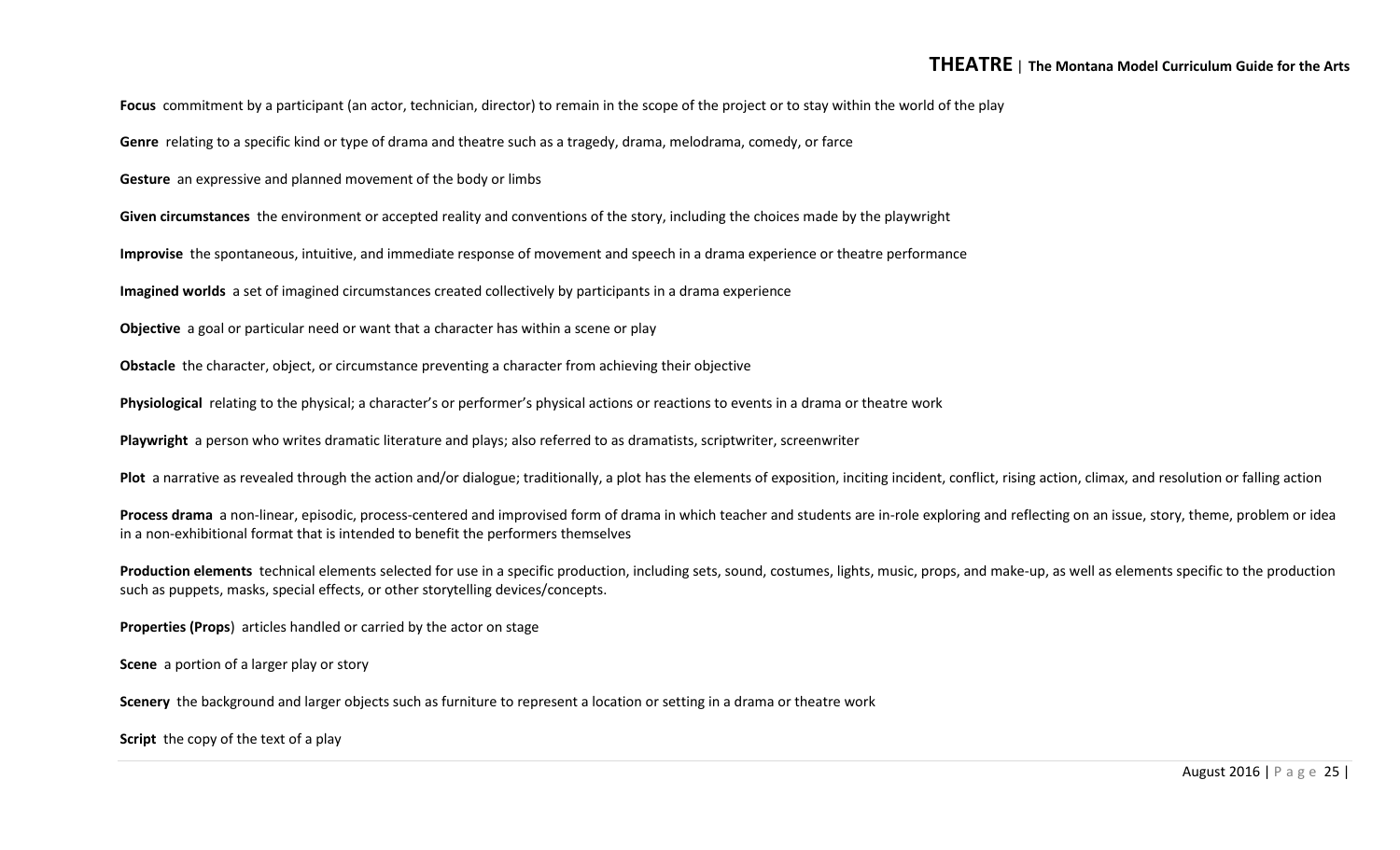**Scripted drama** a piece of writing for the theatre that includes a description of the setting, a list of the characters, the dialogue, and the action of the characters

**Stagecraft** the technical aspect of theatrical, film, and video production; includes constructing and rigging scenery, hanging and focusing lighting, design and procurement of costumes and makeup, procurement or building of props and recording and mixing of sound; considered a technical rather than an artistic field, it is primarily the practical implementation of a designer's artistic vision.

**Staging** patterns of movement in a scene or play including, for example, stage crosses, entrances, and exits which help to convey meaning

Story drama an episodic, process-centered and improvised form of drama that uses existing literature as a starting point for drama exploration; explores implied moments (before, after, or within) that may not exist in the story and is a non-exhibitional format that is intended to benefit the performers themselves

**Story elements** characters, setting, dialogue, and plot that create a story in a work of drama or theatre

Tactic the means by which a character seeks to achieve their objective, the selection of tactics are based on the obstacle presented; in acting and directing a tactic refers to a specific action verb

**Teacher-guided drama experience** a drama experience that is lead by the classroom teacher, through side-coaching, narration, and prompting; the action of the drama does not stop in order for the leader to support the students; teacher may guide participants in or out of role

Technical elements the elements that contribute to the look of a drama or theatre work such as furniture and scenery, properties, lights, costumes and make-up, music and sound, which working together create a unified and meaningful design for a theatrical production

**Theatre** from the Greek word *theatron*, "seeing place," involves actors performing a story in front of a live audience, also a place, especially a building, where plays, opera, music, or films are presented

**Theatre conventions** practices and/or devices that the audience and actors accept in the world of the play even when it is not realistic, such as a narrator, flashback, or an aside

**Theme** the aspect of the human condition under investigation in the drama; it can be drawn from unifying topics or questions across content areas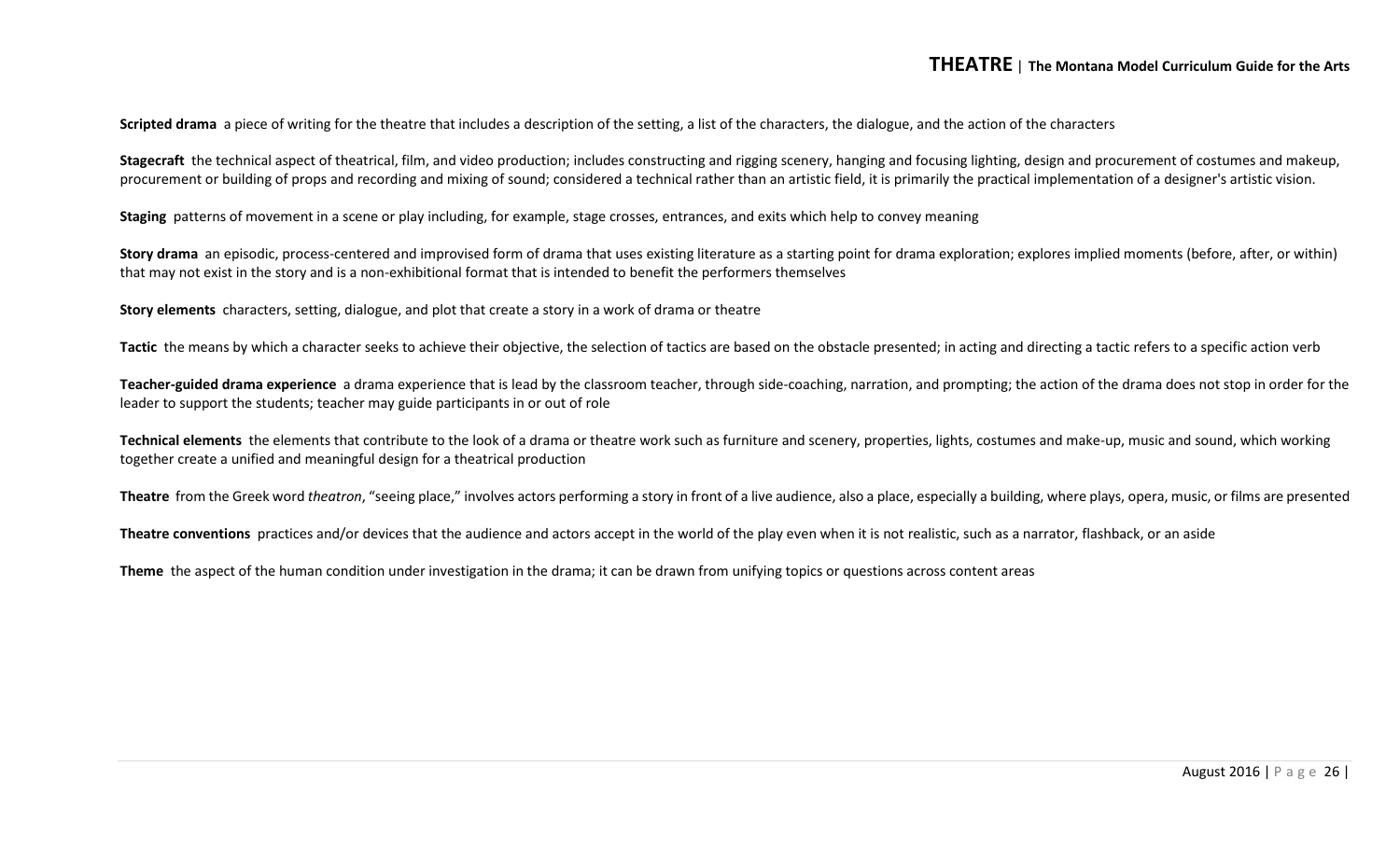#### <span id="page-26-0"></span>Montana Program Standards

#### [10.55.901 BASIC EDUCATION PROGRAM: ELEMENTARY](http://mtrules.org/gateway/ruleno.asp?RN=10%2E55%2E901)

(1) An elementary school shall have an education program aligned to the program area standards that enables students to meet the content standards and content-specific grade-level learning progressions. History: 20-2-114, MCA; IMP, 20-2-121, 20-3-106, 20-7-101, MCA; NEW, 1989 MAR p. 342, Eff. 7/1/89; AMD, 1998 MAR p. 2707, Eff. 10/9/98; AMD, 2000 MAR p. 3340, Eff. 12/8/00; AMD, 2012 MAR p. 2042, Eff. 7/1/13.

#### [10.55.902 BASIC EDUCATION PROGRAM: MIDDLE GRADES](http://mtrules.org/gateway/ruleno.asp?RN=10%2E55%2E902)

(1) A school with middle grades must have an education program aligned to the program area standards that enables all students to meet the content standards and content-specific grade-level learning progressions. (2) The Board of Public Education, upon recommendation of the Superintendent of Public Instruction, may approve a 7 and 8 grade program that must follow either the middle school philosophy and components described in (3) o departmentalized philosophy and components described in (4).

(3) The Board of Public Education, upon recommendation of the Superintendent of Public Instruction, may approve a middle school program that:

(a) addresses the unique nature of middle-grade children by focusing on their intellectual, social, emotional, and physical development. To put such philosophy into practice, a middle school must have flexibility to:

(i) approach instruction, scheduling, and teaching in a variety of ways;

(ii) undertake interdisciplinary work; and

(iii) plan blocks of coursework deriving from the intellectual, social, emotional, and physical needs of middle school students.

(b) incorporates critical and creative thinking, career awareness, lifelong learning, and safety;

(c) incorporates instruction in reading literacy and writing literacy into all required and elective program areas as required in the Montana Common Core Standards, ARM Title 10, chapter 53;

(d) includes, at a minimum, the following program areas, required of all students yearly:

(i) English language arts;

(ii) mathematics;

(iii) physical and life sciences;

(iv) social studies; and

(v) health enhancement.

(e) at a minimum maintains the following required program areas:

(i) visual arts including, but not limited to art history, art criticism, aesthetic perception, and production;

(ii) music including, but not limited to general, instrumental, and vocal (emphasizing comprehensive music elements, music history, criticism, aesthetic perception, and musical production);

(iii) career and technical education courses or pathways such as agriculture, business education, family and consumer sciences, health occupations and industrial technology education; and (iv) world languages.

(f) offers as electives to all students exploratory courses such as creative writing, dance, drama, financial education, photography, and leadership.

(4) A junior high (grades 7-9) or 7-8 school must offer an educational program, aligned to the program area standards, that enables all students to meet the content standards and content-specific grade-level progressions. (a) Instruction in reading literacy and writing literacy shall be incorporated into all required and elective program areas as required in the Montana Common Core Standards, ARM Title 10, chapter 53.

(b) All students shall complete the following program areas each year:

(i) English language arts--1 unit;

(ii) social studies--1 unit;

(iii) mathematics--1 unit;

(iv) science--1 unit; and

(v) health enhancement--1/2 unit.

(c) All students must be allowed to elect from the following program area offerings:

(i) visual arts--1/2 unit;

(ii) music--1/2 unit;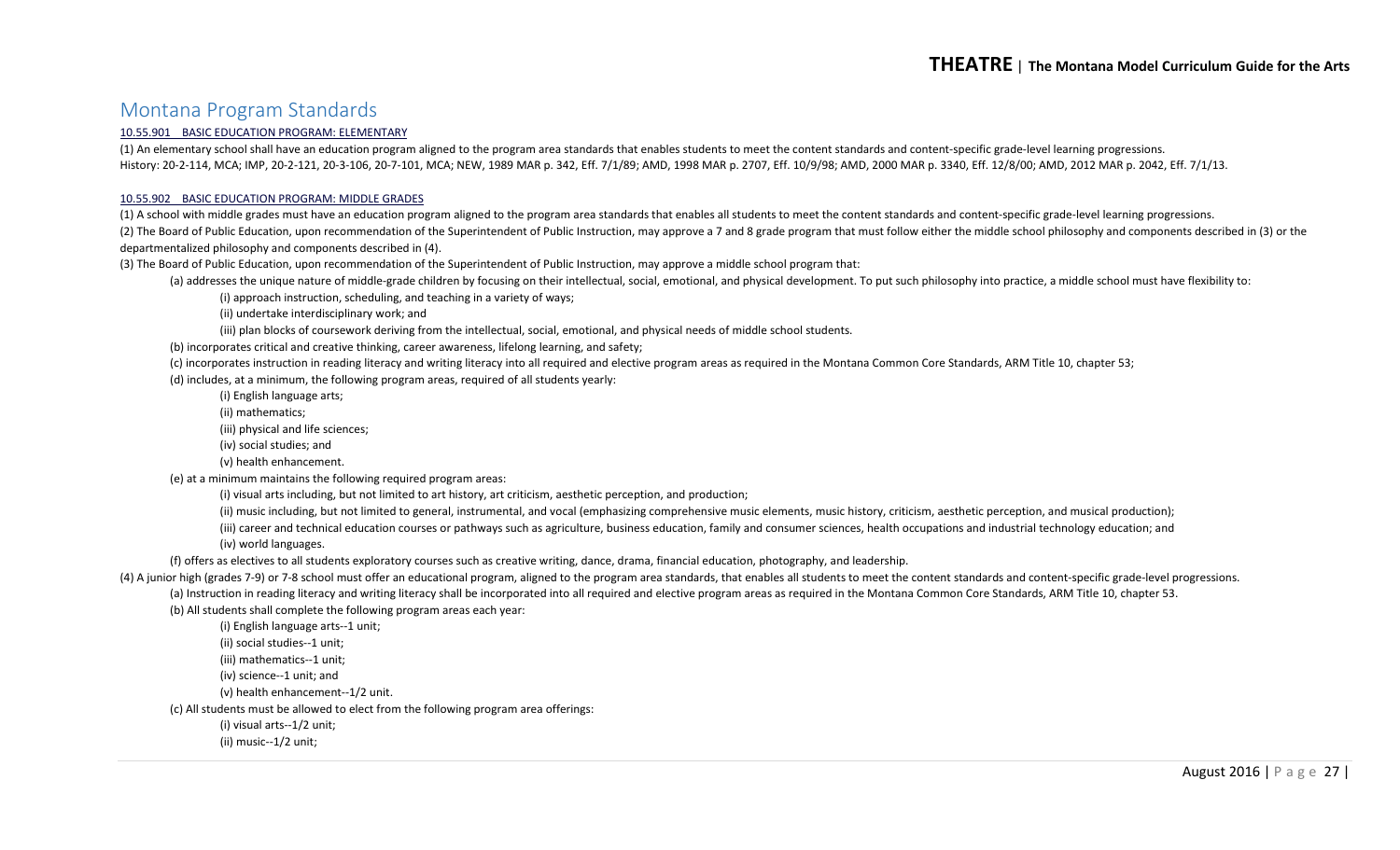(iii) career and technical education--1/2 unit; and

(iv) world languages and cultures--1/2 unit.

(d) A unit is defined as the equivalent of at least 8100 minutes for one school year.

(e) Time to pass between classes may be counted toward the standard school day but shall not be counted toward class time.

History: 20-2-114, MCA; IMP, 20-2-121, 20-3-106, 20-7-101, MCA; NEW, 1989 MAR p. 342, Eff. 7/1/89; AMD, 1998 MAR p. 2707, Eff. 10/9/98; AMD, 2000 MAR p. 3340, Eff. 12/8/00; AMD, 2012 MAR p. 2042, Eff. 7/1/13.

#### [10.55.904 BASIC EDUCATION PROGRAM OFFERINGS: HIGH SCHOOL](http://mtrules.org/gateway/ruleno.asp?RN=10%2E55%2E904)

(1) The basic education program, aligned to the program area standards, for grades 9 through 12 shall be at least 20 units of coursework that enable all students to meet the content standards and content-specific grade-lev progressions.

(2) Instruction in reading literacy and writing literacy shall be incorporated into all required and elective program areas as required in the Montana Common Core Standards, ARM Title 10, chapter 53. (3) Minimum offerings shall include at least the following:

(a) 4 units of English language arts;

(b) 3 units of mathematics;

(c) 3 units of science;

(d) 3 units of social studies;

(e) 2 units of career and technical education;

(f) 2 units of arts;

(g) 1 unit of health enhancement;

(h) 2 units of world languages; and

(i) 2 units of electives.

History: 20-2-114, MCA; IMP, 20-2-121, 20-3-106, 20-7-101, MCA; NEW, 1989 MAR p. 342, Eff. 7/1/89; AMD, 1998 MAR p. 2707, Eff. 10/9/98; AMD, 2000 MAR p. 3340, Eff. 12/8/00; AMD, 2012 MAR p. 2042, Eff. 7/1/13.

#### [10.55.1201 ARTS PROGRAM DELIVERY STANDARDS](http://mtrules.org/gateway/ruleno.asp?RN=10%2E55%2E1201)

#### (1) In general, a basic program in arts shall:

(a) meet the following conditions:

(i) incorporate visual arts (e.g., drawing, painting, printmaking, photography, film, electronic media, sculpture, applied design, installation);

(ii) incorporate performing arts, including music (e.g., choral music, instrumental music, music appreciation), theater (e.g., drama, play production), and dance;

(iii) provide instruction that includes history of the arts, criticism, production, performance, and aesthetics; and

(iv) encourage a variety of co-curricular offerings (e.g., drama, literary and art publications, performance groups, arts clubs) and other avenues for students to practice their artistic skills in the community and the wor (b) include the following practices:

(i) structure activities to allow students to develop techniques in the arts;

(ii) allow students to explore the elements of artistic composition and a variety of media, functions, styles, and presentation forms;

(iii) provide access to exemplary works of art from diverse cultures and historical periods and access to current materials, techniques, technology, and processes in the arts; and

(iv) provide real audiences for student performance and products, display areas, and performance areas (e.g., stages, galleries, fairs).

History: Sec. 20-2-114, MCA; IMP, Sec. 20-2-121, 20-3-106, 20-7-101, MCA; NEW, 1989 MAR p. 342, Eff. 7/1/89; AMD, 2000 MAR p. 3340, Eff. 12/8/00; AMD, 2001 MAR p. 953, Eff. 6/8/01.

See the [Administrative Rules of Montana, Chapter 55](http://mtrules.org/gateway/ChapterHome.asp?Chapter=10%2E55) for additional information about accreditation and program delivery standards.